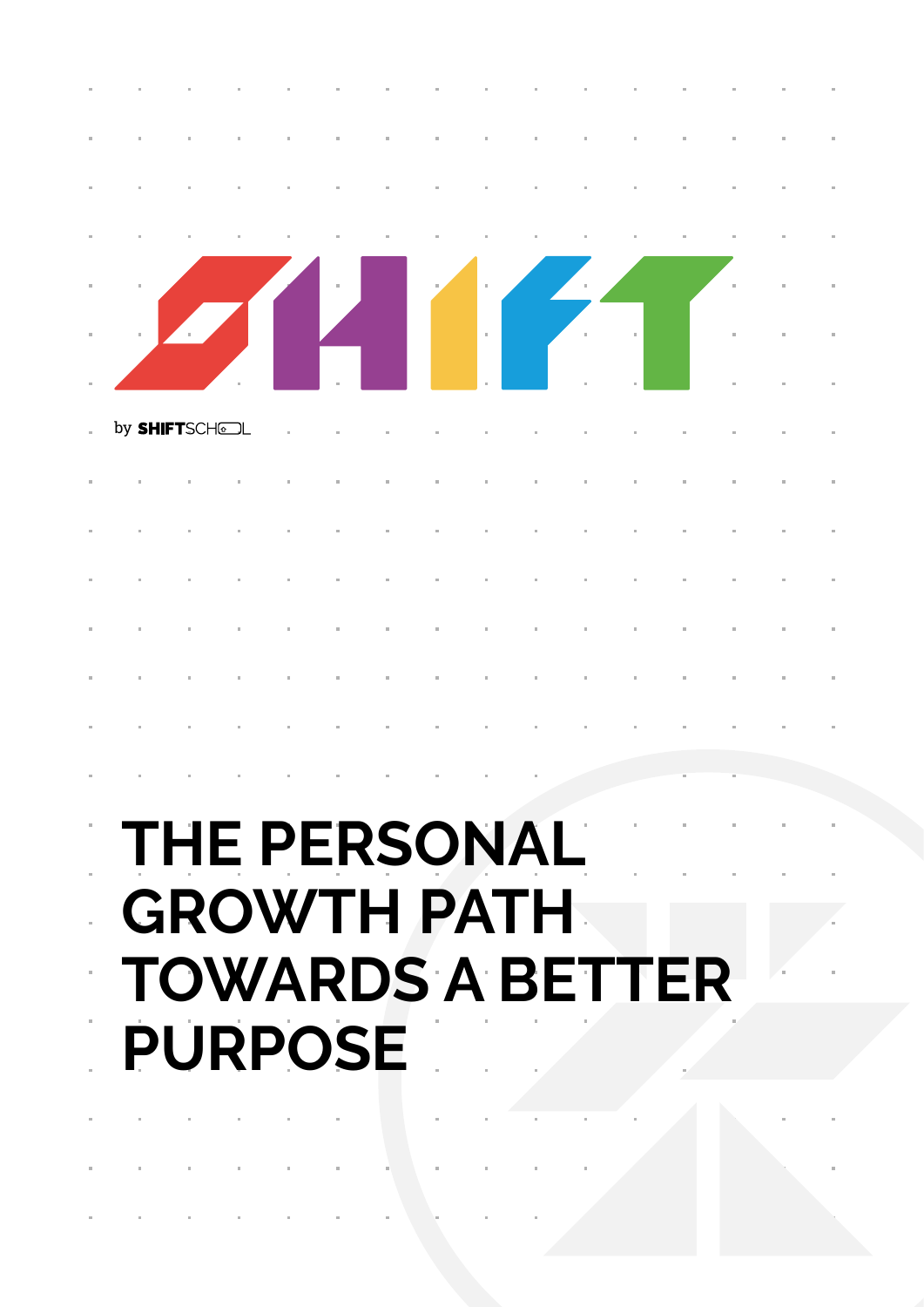## **DEAR PURPOSE-SEEKER,**



I'm order to get the answers to the wicked problems of our times, we have no choice but to really get to know us better. Know who we are and what we really want from life.<br>Throw thyself' may be the oldest advice in the boo n order to get the answers to the wicked problems of our times, we have no choice but to really get to know us bet- $\blacksquare$  ter. Know who we are and what we really want from life. never been more urgent than now. Whenever people think about themselves, the cry for purpose comes up quickly. But is this just another business fad or does the search for meaning really provide the answer to the challenges of modern self-leadership? Back in 2019, we went to find out what this was all about. We looked deeply into psychology, neuroscience, evolutionary biology, and philosophy. We talked to leadership experts, therapists and motivational coaches. And in the end, we even went high up North to Finland, the number one in the UN World Happiness Report, to learn about their recipe for a meaningful life. We learned that finns love technology, but they find happiness elsewhere: in the deep connection to nature. While others theorize to determine their purpose, we put on a pair of hiking boots and went into the wilderness - to find answers we were seeking.

We took those learnings from the wilderness and combined them with our experience from hundreds of leadership trainings: The result is an entirely new approach to self-leadership: The **SHIFT®** growth path is one-of-a-kind hero\*ine journey that sets out on the search to find purpose in a radically changing world: Who are we? Why do we exist? What do we believe in? What do we want to fight for? Why do we get up in the morning and go to work? Why do people want to live and work with us? The purpose is always more than just earning money. Someone who has found purpose brings passion and drive into his or her life - at home and at work. And a strong transformational purpose is the key anchor to effective transformation. So, what is your purpose in life?

Come along and find out. The only things you need are the motivation to learn, the openness to reflect, and the willingness to truly change things. This program is aimed to build up your personal leadership skills as well as the competence to craft a purpose driven culture for the people around you. We invite you to embark on a personal growth path - towards your better purpose.

Excited to work with you,

Jobias

 $\overline{2}$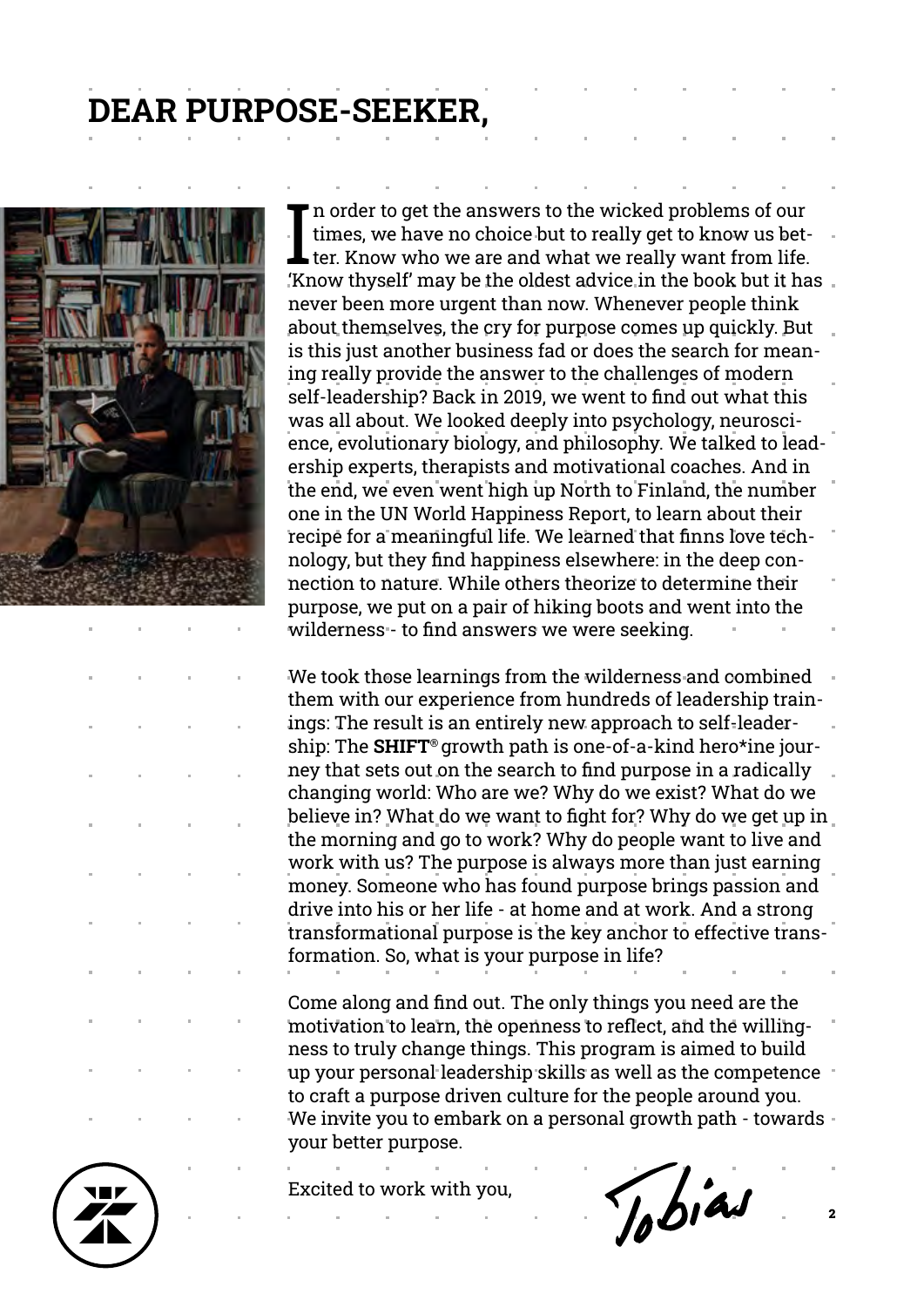## **ARE YOU READY TO SHIFT YOUR MENTAL POSITIONS AND LEAD BY EXAMPLE?**



This transformative experience encourages you to follow a growth path towards personal mastery and excellence. Towards your better purpose – whatever this may be? This self-leadership program is about intentionally working on your way of thinking, on how to reflect your feelings and on the actions towards your objectives as a leader. It is also about empowering yourself to take the right decisions in times of great uncertainty – with a combination of perseverance and passion.

|  |          |                                     | $\overline{\phantom{a}}$      |           |                 | the contract of the contract of                                                                                                 |                |                 | <b>STAR</b>                        |     |                |   |
|--|----------|-------------------------------------|-------------------------------|-----------|-----------------|---------------------------------------------------------------------------------------------------------------------------------|----------------|-----------------|------------------------------------|-----|----------------|---|
|  |          | <b>IMMERSIVE</b>                    |                               |           |                 |                                                                                                                                 |                |                 | <b>MODERATED</b>                   |     |                |   |
|  | $\alpha$ |                                     | <b>RETREAT</b><br><b>DAYS</b> | $\bar{a}$ |                 |                                                                                                                                 | $\mathbb{R}^d$ |                 | <b>COACHING</b><br><b>SESSIONS</b> |     | $\bar{\alpha}$ |   |
|  |          |                                     |                               |           |                 |                                                                                                                                 |                |                 |                                    |     |                |   |
|  |          |                                     |                               |           |                 |                                                                                                                                 |                |                 |                                    |     |                |   |
|  | $\sim$   |                                     |                               | $\sim$ 10 | $\mathcal{M}$ . | $\mathcal{L}^{\mathcal{L}}$ , where $\mathcal{L}^{\mathcal{L}}$ and $\mathcal{L}^{\mathcal{L}}$ and $\mathcal{L}^{\mathcal{L}}$ |                | $\sim$ 10 $\mu$ |                                    | \ = |                |   |
|  |          |                                     | <b>DAYS</b>                   |           |                 |                                                                                                                                 |                | Ξ               | SELF-                              |     |                |   |
|  |          | <b>MASTERMIND</b><br><b>JOURNEY</b> |                               |           | н.              |                                                                                                                                 | <b>ALC</b>     |                 | <b>DEVELOPMENT</b><br><b>UNITS</b> |     |                |   |
|  |          |                                     |                               |           |                 |                                                                                                                                 |                |                 |                                    |     |                |   |
|  |          |                                     |                               |           |                 |                                                                                                                                 |                |                 |                                    |     |                |   |
|  |          |                                     |                               |           |                 |                                                                                                                                 |                |                 |                                    |     |                | 3 |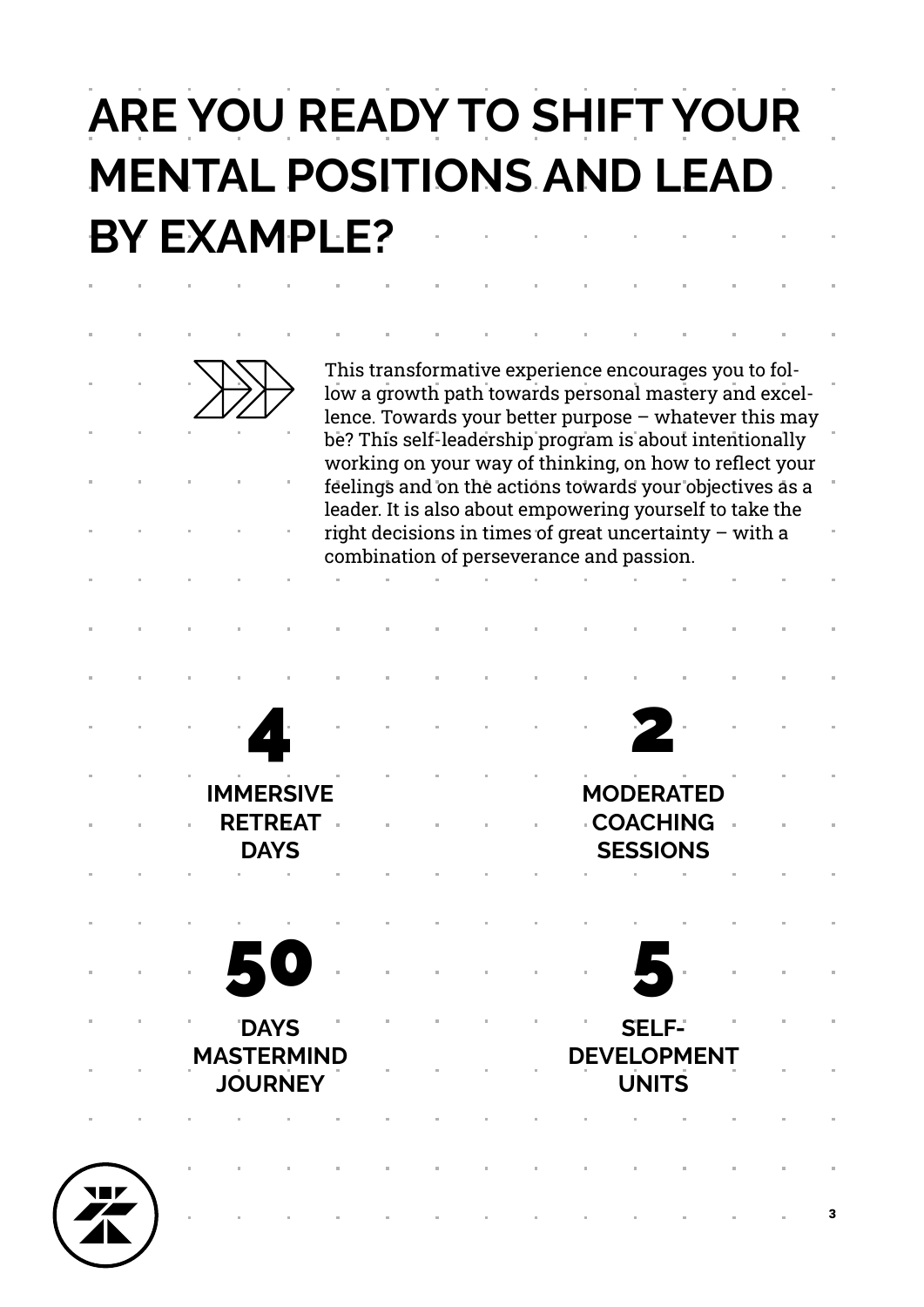# **WHAT ARE THE QUICK FACTS?**

and the contract of the contract of the contract of the contract of the contract of the contract of

|  |  |  | This 7-week immersive self-leadership program inspires<br>you to create and sustain a purpose driven leadership<br>style. You will be trained and challenged to understand, |  |                      |  |  |  |
|--|--|--|-----------------------------------------------------------------------------------------------------------------------------------------------------------------------------|--|----------------------|--|--|--|
|  |  |  | contextualize and navigate uncertainty $-$ to develop your<br>attitude for Century 21. The SHIFT <sup>®</sup> program empowers                                              |  |                      |  |  |  |
|  |  |  | you to lead yourself and others in this rapidly changing<br>world. Find your purpose in order to lead by example!                                                           |  |                      |  |  |  |
|  |  |  |                                                                                                                                                                             |  |                      |  |  |  |
|  |  |  |                                                                                                                                                                             |  |                      |  |  |  |
|  |  |  |                                                                                                                                                                             |  |                      |  |  |  |
|  |  |  | <b>IMMERSIVE LEARNING IN NATURE</b>                                                                                                                                         |  |                      |  |  |  |
|  |  |  |                                                                                                                                                                             |  |                      |  |  |  |
|  |  |  | 2 HOURS REQUIRED PER WEEK                                                                                                                                                   |  |                      |  |  |  |
|  |  |  | <b>GERMAN OR ENGLISH MASTERMINDS</b>                                                                                                                                        |  |                      |  |  |  |
|  |  |  |                                                                                                                                                                             |  |                      |  |  |  |
|  |  |  | <b>INDIVIDUAL MENTORING.</b>                                                                                                                                                |  |                      |  |  |  |
|  |  |  |                                                                                                                                                                             |  | <b>LNESS PROGRAM</b> |  |  |  |
|  |  |  | the contract of the contract of the<br><b>Example 2 ACCOUNTABILITY SUPERVISION</b>                                                                                          |  |                      |  |  |  |
|  |  |  |                                                                                                                                                                             |  |                      |  |  |  |
|  |  |  | the contract of the contract of the contract of the contract of<br><b>GRADUATION CERTIFICATE</b>                                                                            |  |                      |  |  |  |
|  |  |  | $\epsilon_{3,500}$ + VAT (INCL. LODGING)                                                                                                                                    |  |                      |  |  |  |
|  |  |  |                                                                                                                                                                             |  |                      |  |  |  |
|  |  |  |                                                                                                                                                                             |  |                      |  |  |  |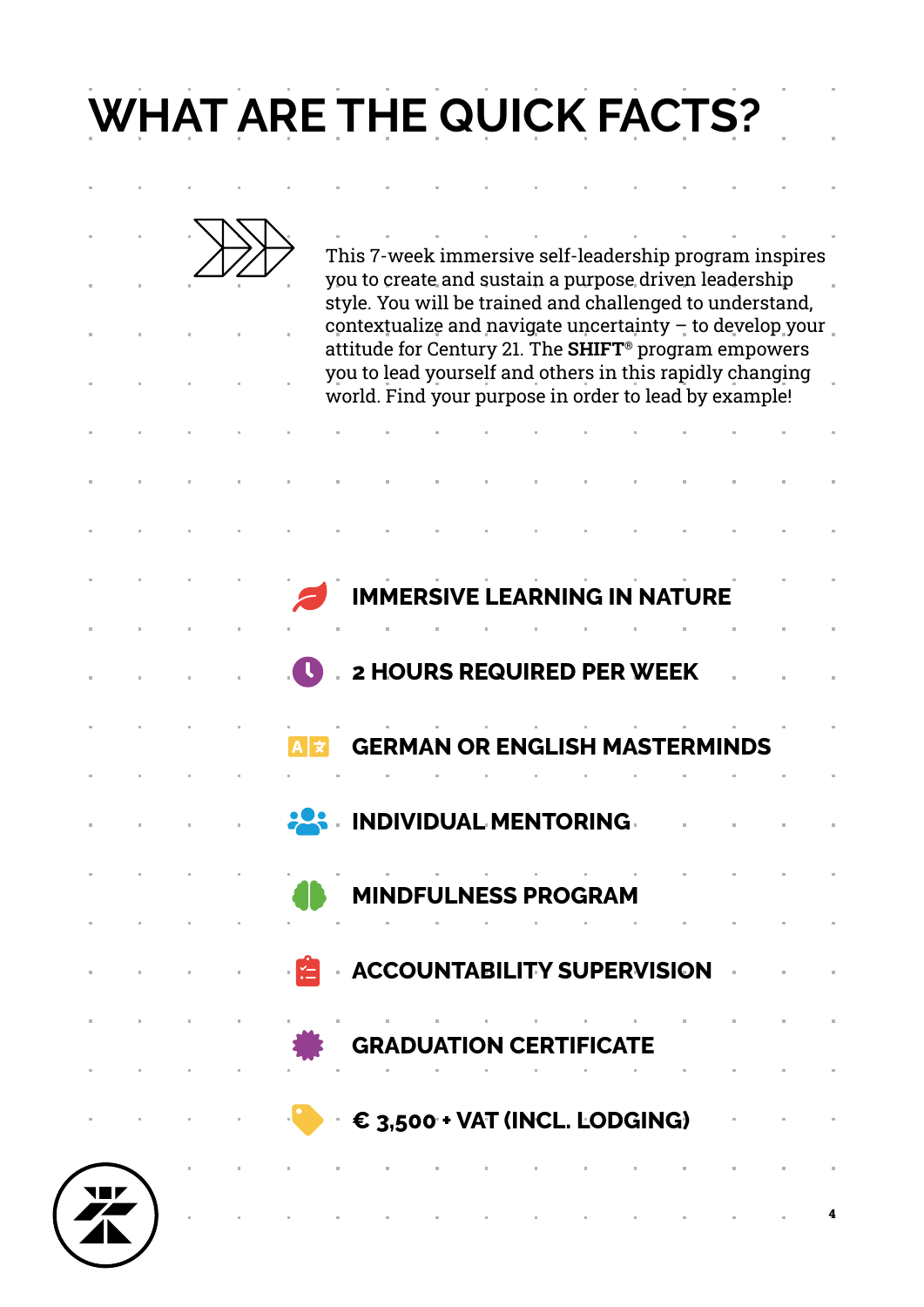# **HOW IS THE PROGRAM STRUCTURED?**

This hybrid course starts off with an immersive retreat with an intensive self-leadership training, personal reflection in nature, mindful interludes, and in-depth sparring sessions with experienced leadership coaches. After that, mastermind groups are built and you launch off in a self-learning routine for 7 consecutive weeks – working on the 5 dimensions of the **SHIFT**® Framework every single day. In this period we also meet twice for online peer coaching sessions moderated by our coaches. In the end of this journey you will reflect on your attitude change in an intensive remote event with all your coaches and peers.

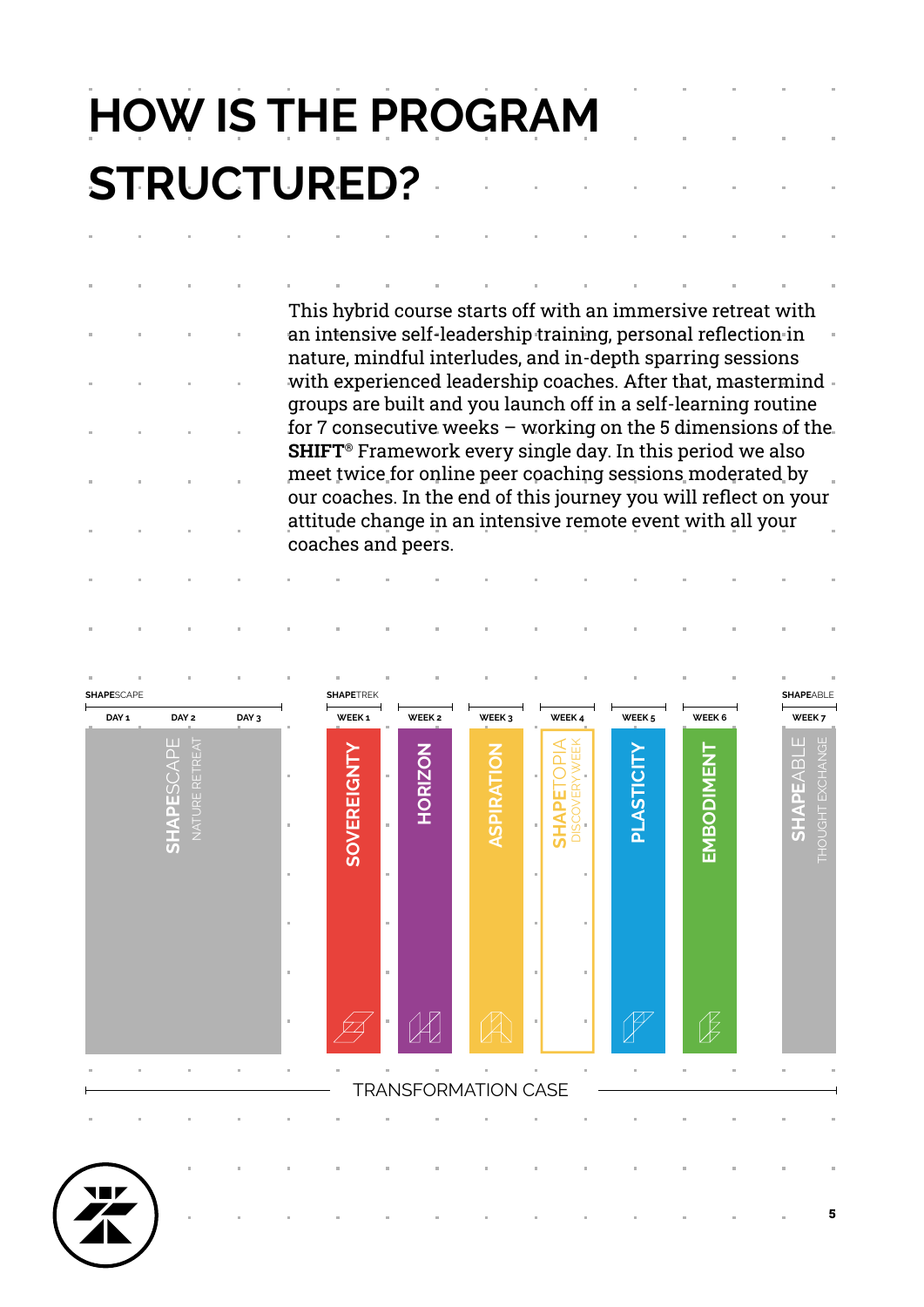# **LEARNING JOURNEY IN DETAIL**

Welcome to the **SHIFT**® path! A hybrid self-leadership course, nothing you have seen before. Truth is that self-help books won't do the job, personal coaching is not for everyone, and dog-eat-dog career acceleration or ego-boosting human potentiality chaka are definitely not what we need to thrive in Century 21. So how can you find your purpose then?

By learning to become your own best coach. By learning to feed your own mind constantly. By understanding that goals are useless without working on the desired attitude. By learning to lead yourself in order to lead others. This program will show you how to develop a new attitude towards learning. It will question convictions about success and adapt a new state-of-mind to navigate change and create free space for you to get better over time.





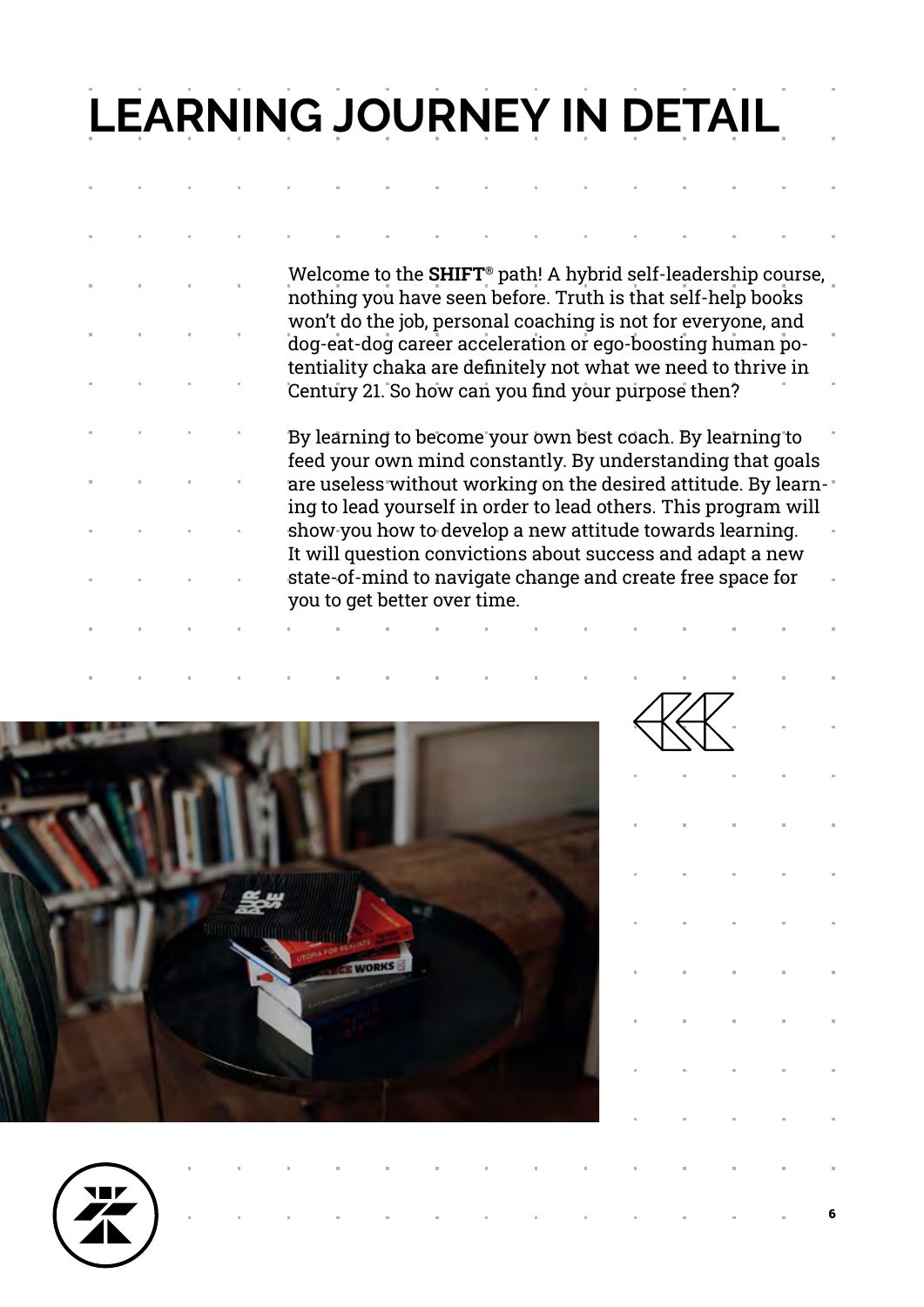





## 7 **THURSDAY STARTING** AT 1 PM **// CALL TO ADVENTURE THE ITERATIVE TOOLBOX FOR TRANSFORMATION HERO\*INES** We start our path in a remote and trusting environment that allows us to learn the essentials of modern self-leadership. Life is a repeating journey and each hero\*ine will eventually struggle, hesitate, resist, and fail along the way  $-$  in order to later learn, grow and become even better after all. **>>WORKSHOP EMPHASIS:** Clarify the intentions in your life. It is not so much about goal setting but finding the right direction. Regard purpose as a process that allows you to find a sense of direction. **>> FIELD TRIP:** Prototyping the 21st century attitude in a design sprint **>> MIND ELEVATION:** Creating flow states and discovering your way into flow **>> TEAM ACTIVITY:** Potluck storytelling around the campfire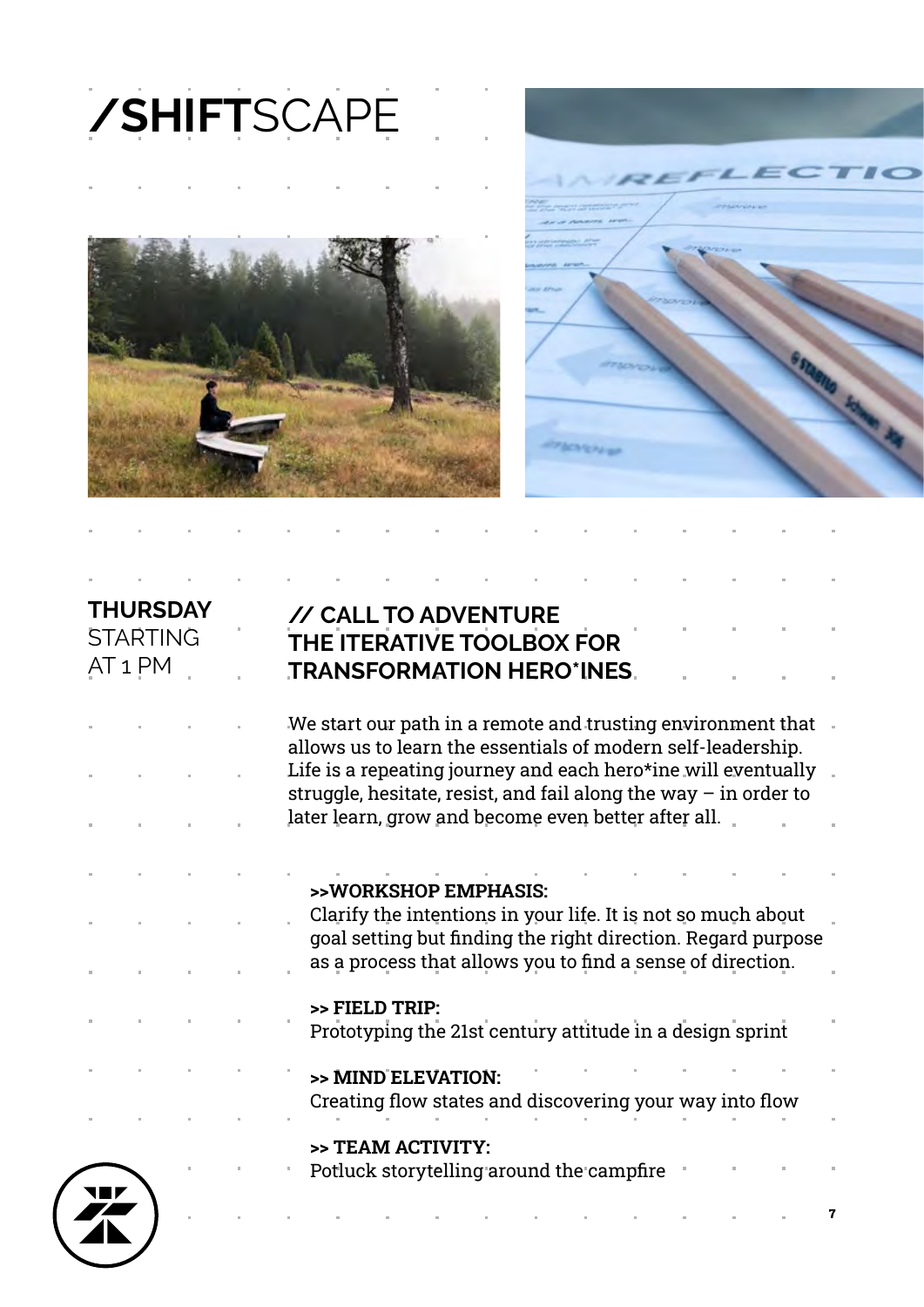### **FRIDAY** DAY 2



## **// CROSSING THE THRESHOLD THE ART OF INNOVATIVE CONFIDENCE IN AN UNCERTAIN WORLD**

Self-leadership is also about gaining the resilience and flexibility to adapt along the way. In order to do that, we need to continuously develop what we are good at. That means finding and building strengths without feeling entitled to anything. Then put our strengths to work.

### **>>WORKSHOP EMPHASIS:**

Identify your distinctive strengths by building a strength-based leadership framework for yourself. Don't settle with long held convictions but experiment with your talent. Step outside your comfort zone – into the wilderness.

### **>> FIELD TRIP:**

Mastering the wild  $-$  survival training for century 21

### **>> MIND ELEVATION:**

Exploring a yoga practice for your constitution

### **>> TEAM ACTIVITY:** Alter Ego karaoke evening

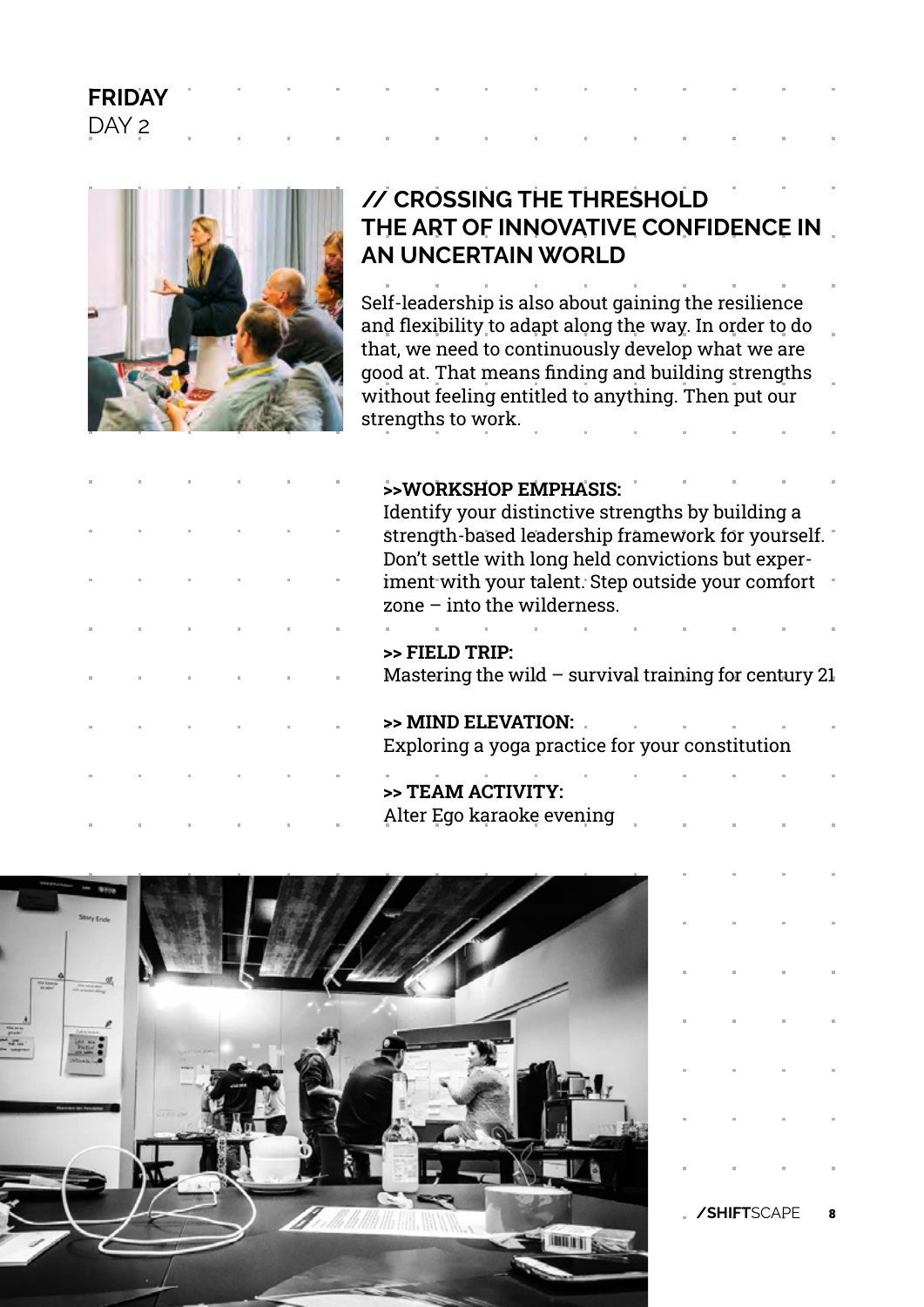

i.

í,

í,

 $\bar{\bar{z}}$ 

 $\bar{a}$ 

 $\bar{\phantom{a}}$ 

 $\bar{1}$ 

 $\bar{1}$ 

i,

 $\bar{z}$ 

à.

í.



| <b>SATURDAY</b><br>DAY 3 |  | // ROAD OF TRAILS<br>THE CONSCIOUS PRACTICE OF<br><b>UNDERSTANDING WHO YOU ARE</b>                                        |
|--------------------------|--|---------------------------------------------------------------------------------------------------------------------------|
|                          |  | Know Thyself is probably the oldest advice in the book. But<br>it has never been more urgent than in century 21. In order |
|                          |  | to lead with purpose, we have no choice but to really get to                                                              |
|                          |  | know us better. Knowing who you are also means cultivating<br>self-awareness of you as a whole human being with specific  |
|                          |  | traits, values, and feelings.                                                                                             |
|                          |  | >>WORKSHOP EMPHASIS:                                                                                                      |
|                          |  | Discover your vulnerabilities and develop a healthier and                                                                 |
|                          |  | more honest connection with yourself and others. We                                                                       |
|                          |  | love to talk about our sunny sides but there are aspects of                                                               |
|                          |  | you that you are not (yet) aware of. Becoming aware of the<br>blindspots takes courage and so does asking for feedback    |
|                          |  | from others.                                                                                                              |
|                          |  | >> FIELD TRIP:                                                                                                            |
|                          |  | Wanderence $-$ a mindset unconference by foot out in nature                                                               |
|                          |  |                                                                                                                           |
|                          |  | >> MIND ELEVATION:                                                                                                        |
|                          |  | Breathwork and mindset exercises to work with emotional<br>states                                                         |
|                          |  | >> TEAM ACTIVITY:                                                                                                         |
|                          |  | Farewell to Unfinished Business dinner                                                                                    |
|                          |  |                                                                                                                           |
|                          |  |                                                                                                                           |
|                          |  | /SHIFTSCAPE                                                                                                               |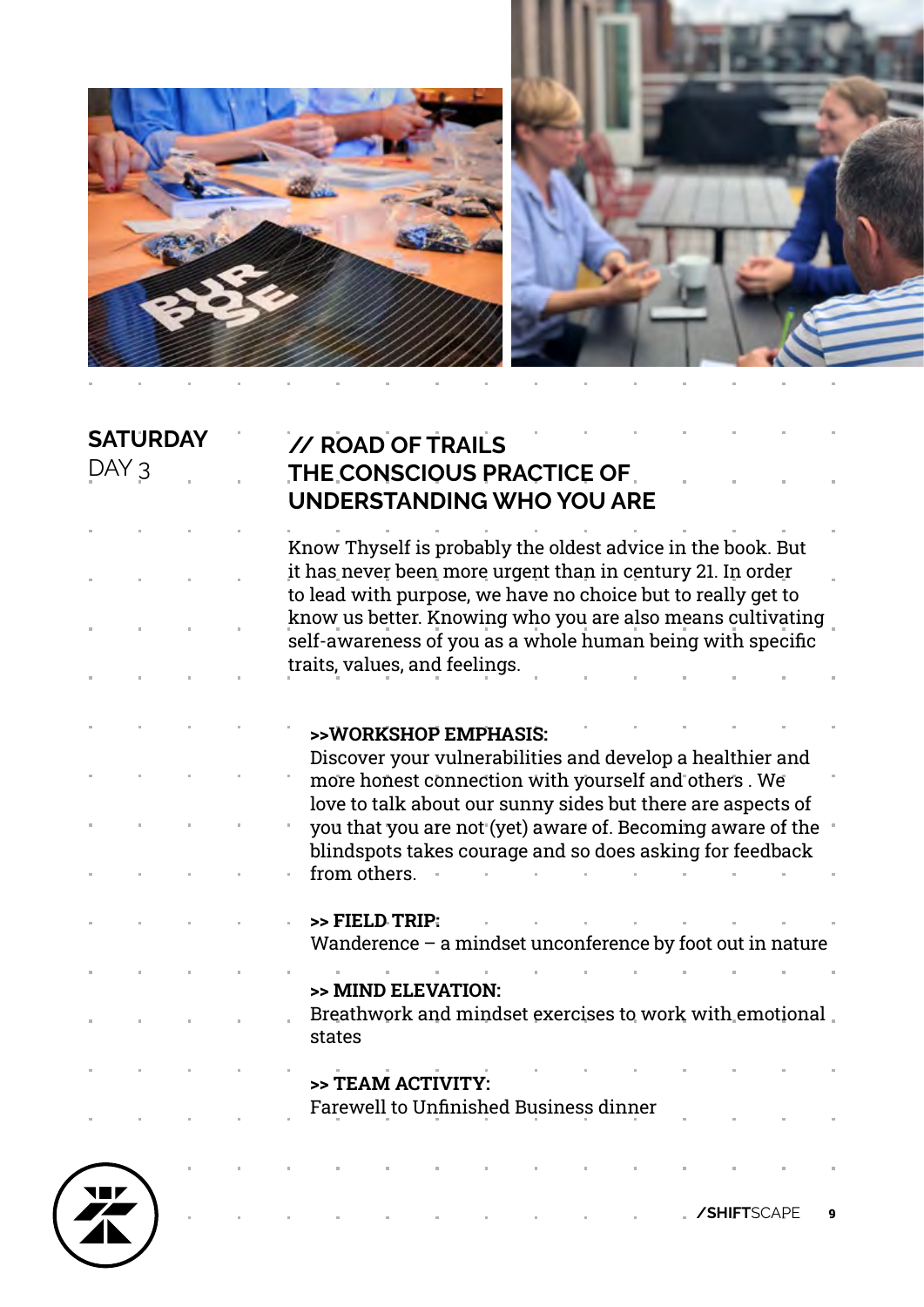

### **SUNDAY** ENDING AT 5 PM

### **// ROAD OF TRAILS THE CONSCIOUS PRACTICE OF UNDERSTANDING WHO YOU ARE**

Self-leadership is not about boosting personal efficiency through self-confidence and new self-affirmative convictions. It is crucial to understand that the secret of winning lies in not trying too hard and learning how to focus on moments of impact. Shaping the right attitudes and then adapt your plans as you go leads to a sustainable transition towards a life of meaning and fulfilment.

### **>>WORKSHOP EMPHASIS:**

Develop personal ownership. We can only grow if we take full responsibility for what we learn and how we make progress. Self-leadership works best when two things come together: Taking personal responsibility and holding those  $\blacksquare$ around us accountable for their actions, too.

### **>> FIELD TRIP:**

Experimenting with self-inquiry and building a self-coaching practice

### **>> MIND ELEVATION:**

Exploring a meditation practice that works for you

### **>> TEAM ACTIVITY:**

Purpose-hangover prevention and Mastermind Wedding



10 **/SHIFT**SCAPE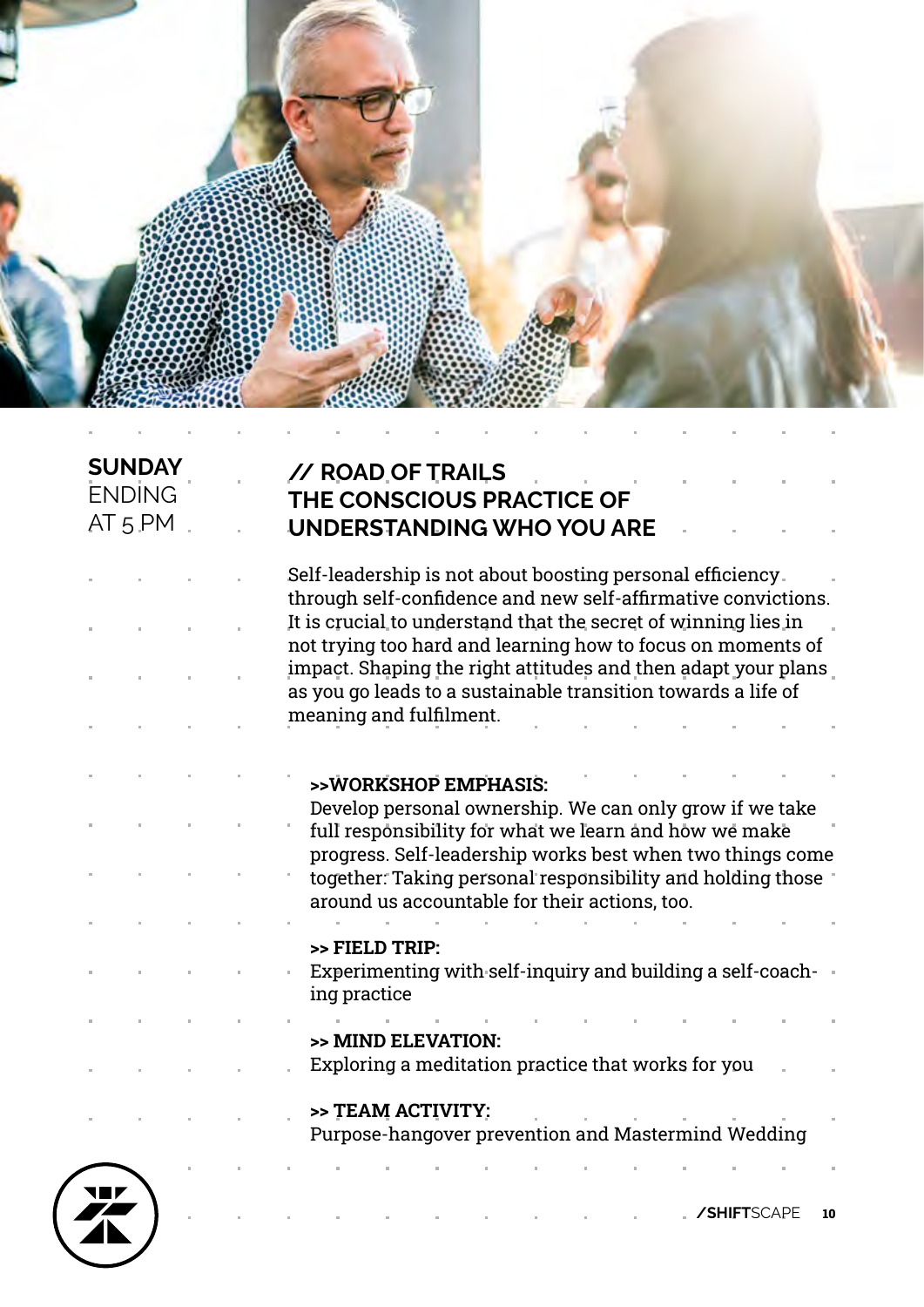**/SHIFT**PATH



Modern self-leadership means that you must develop and effectively communicate an unique story that is not focussed only on career goals but includes all aspects of your life. This process involves transforming your thinking from a fixed into  $\overline{a}$  growth oriented state of mind – as something that is not set but adaptable and flexible. This flexible mindset is best developed by questioning your own attitude towards change. The **SHIFT**® framework is a state-of-the art approach to self-leadership as a fundamental 21st century skill. It consists of five attitudes that you will be working on together with your mastermind and your coaches in the upcoming weeks.

| ш | ш<br>ш              | Ш |  |  |  |  |  |  |  |  |  |
|---|---------------------|---|--|--|--|--|--|--|--|--|--|
| ш | ш                   |   |  |  |  |  |  |  |  |  |  |
| п |                     | ш |  |  |  |  |  |  |  |  |  |
| ш | п<br>ш              | ш |  |  |  |  |  |  |  |  |  |
|   | PART <sub>1</sub> : |   |  |  |  |  |  |  |  |  |  |

**SPIRITED**

| ш<br>ш<br>ш<br>How can I become SELF-EFFECTIVE? | × |
|-------------------------------------------------|---|
| In this part you will be working on how to      | ш |
| • take initiative and become resourceful        | × |
| $\cdot$ deal with fear and uncertainty.         | ш |
| • persevere and commit yourself to change       |   |
| ш                                               |   |
|                                                 |   |

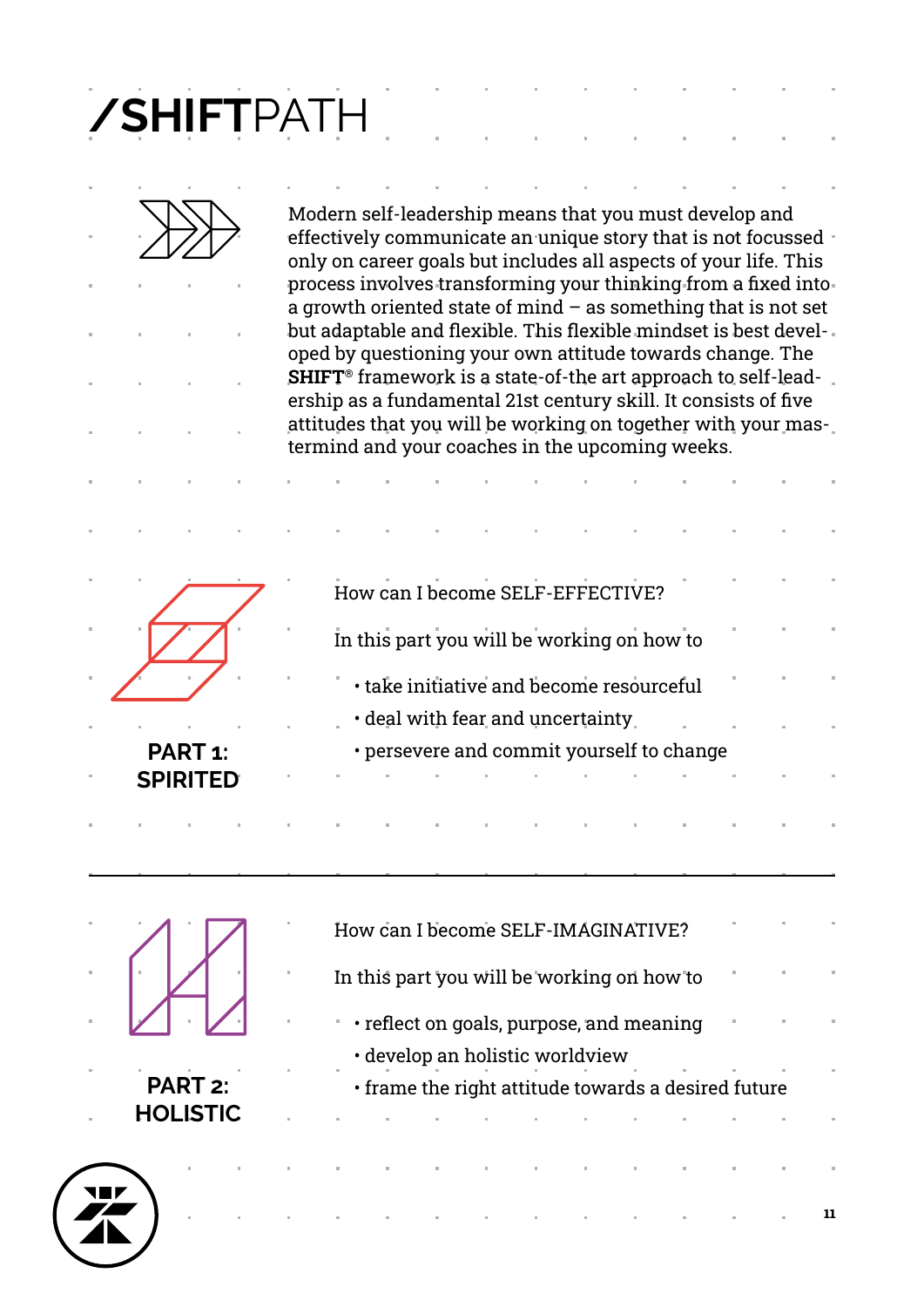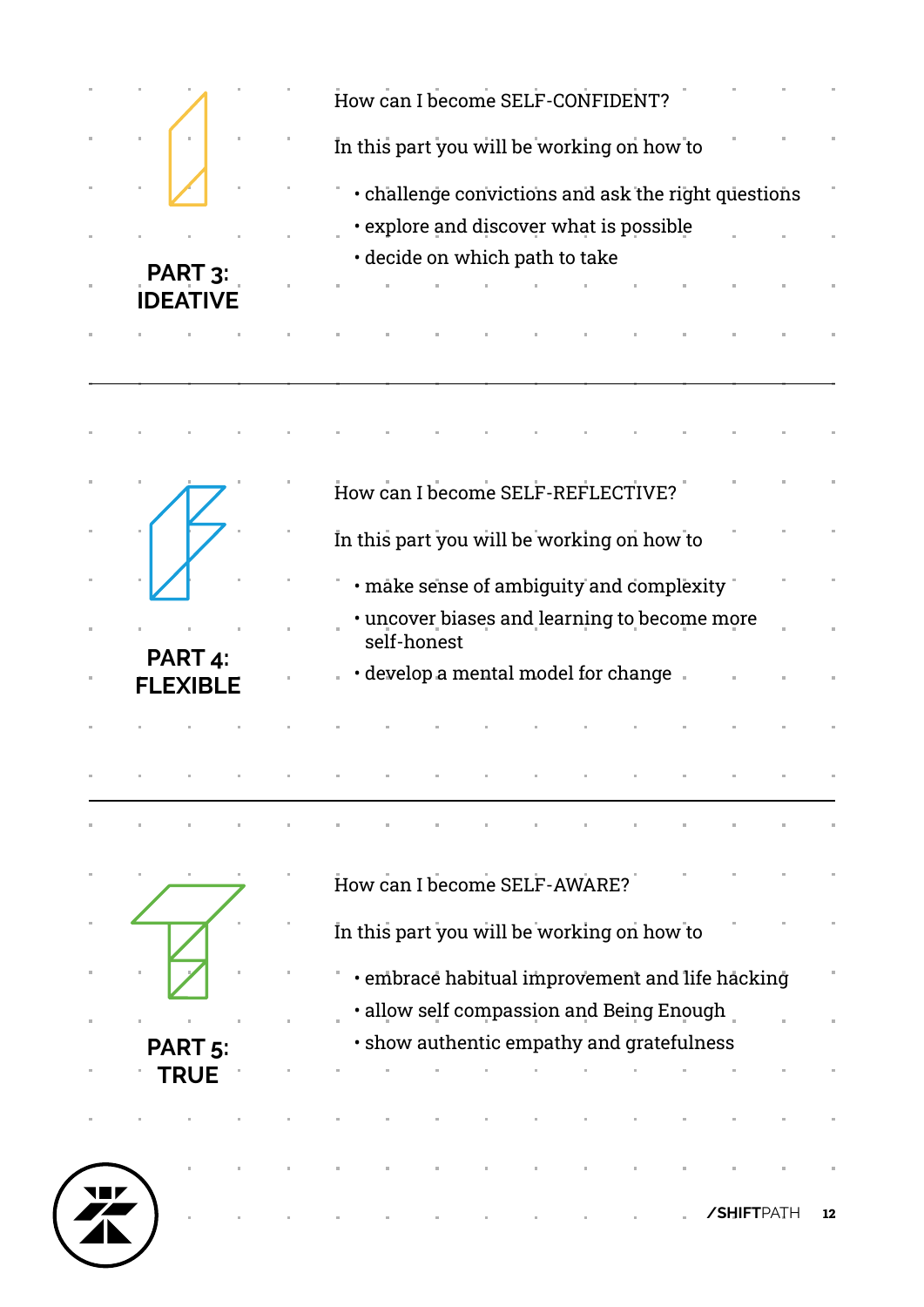# **SHIFT**ZEN

## **// PEER COACHING AND REFLECTION**

| This remote peer coaching workshop is facilitated by our<br>leadership coaching team and will help you to reflect on<br>your individual learning experiences and on how they relate |  |                                                                                                                             |  |  |  |                         |                        |                                                 |  |  |  |                                                                                                                             |  |  |
|-------------------------------------------------------------------------------------------------------------------------------------------------------------------------------------|--|-----------------------------------------------------------------------------------------------------------------------------|--|--|--|-------------------------|------------------------|-------------------------------------------------|--|--|--|-----------------------------------------------------------------------------------------------------------------------------|--|--|
|                                                                                                                                                                                     |  | to your overall goal that you have set through a process of<br>inquiry. Accountability is managed here as well. This 3-hour |  |  |  |                         |                        |                                                 |  |  |  |                                                                                                                             |  |  |
| workshop consists of three parts: "                                                                                                                                                 |  |                                                                                                                             |  |  |  |                         |                        |                                                 |  |  |  |                                                                                                                             |  |  |
|                                                                                                                                                                                     |  |                                                                                                                             |  |  |  |                         |                        |                                                 |  |  |  |                                                                                                                             |  |  |
|                                                                                                                                                                                     |  |                                                                                                                             |  |  |  |                         |                        |                                                 |  |  |  |                                                                                                                             |  |  |
|                                                                                                                                                                                     |  |                                                                                                                             |  |  |  |                         | <b>SELF REFLECTION</b> |                                                 |  |  |  |                                                                                                                             |  |  |
|                                                                                                                                                                                     |  |                                                                                                                             |  |  |  |                         |                        |                                                 |  |  |  | Reflection of personal thinking patterns as an agile leader<br>with written solo exercises to gain insights and practice to |  |  |
|                                                                                                                                                                                     |  |                                                                                                                             |  |  |  | edge your comfort zone. |                        |                                                 |  |  |  |                                                                                                                             |  |  |
|                                                                                                                                                                                     |  |                                                                                                                             |  |  |  |                         | <b>PEER REFLECTION</b> |                                                 |  |  |  |                                                                                                                             |  |  |
|                                                                                                                                                                                     |  |                                                                                                                             |  |  |  |                         |                        |                                                 |  |  |  | Peer coaching session in moderated break-out groups to<br>reflect on self-organization in agile systems in the context of   |  |  |
|                                                                                                                                                                                     |  |                                                                                                                             |  |  |  |                         |                        | constantly changing conditions.                 |  |  |  |                                                                                                                             |  |  |
|                                                                                                                                                                                     |  |                                                                                                                             |  |  |  |                         | <b>GROUP COACHING</b>  |                                                 |  |  |  |                                                                                                                             |  |  |
|                                                                                                                                                                                     |  |                                                                                                                             |  |  |  |                         |                        |                                                 |  |  |  | Synchronous live coaching with spontaneous Q&A related to                                                                   |  |  |
|                                                                                                                                                                                     |  |                                                                                                                             |  |  |  |                         |                        | issues can also be live coached in this format. |  |  |  | the experience in the previous parts. Submitted-in-advance                                                                  |  |  |
|                                                                                                                                                                                     |  | and the contract of the contract of the contract of the contract of the contract of the contract of                         |  |  |  |                         |                        |                                                 |  |  |  |                                                                                                                             |  |  |
|                                                                                                                                                                                     |  |                                                                                                                             |  |  |  |                         |                        |                                                 |  |  |  |                                                                                                                             |  |  |
|                                                                                                                                                                                     |  | and the contract of the contract of the contract of the contract of the contract of the contract of                         |  |  |  |                         |                        |                                                 |  |  |  |                                                                                                                             |  |  |

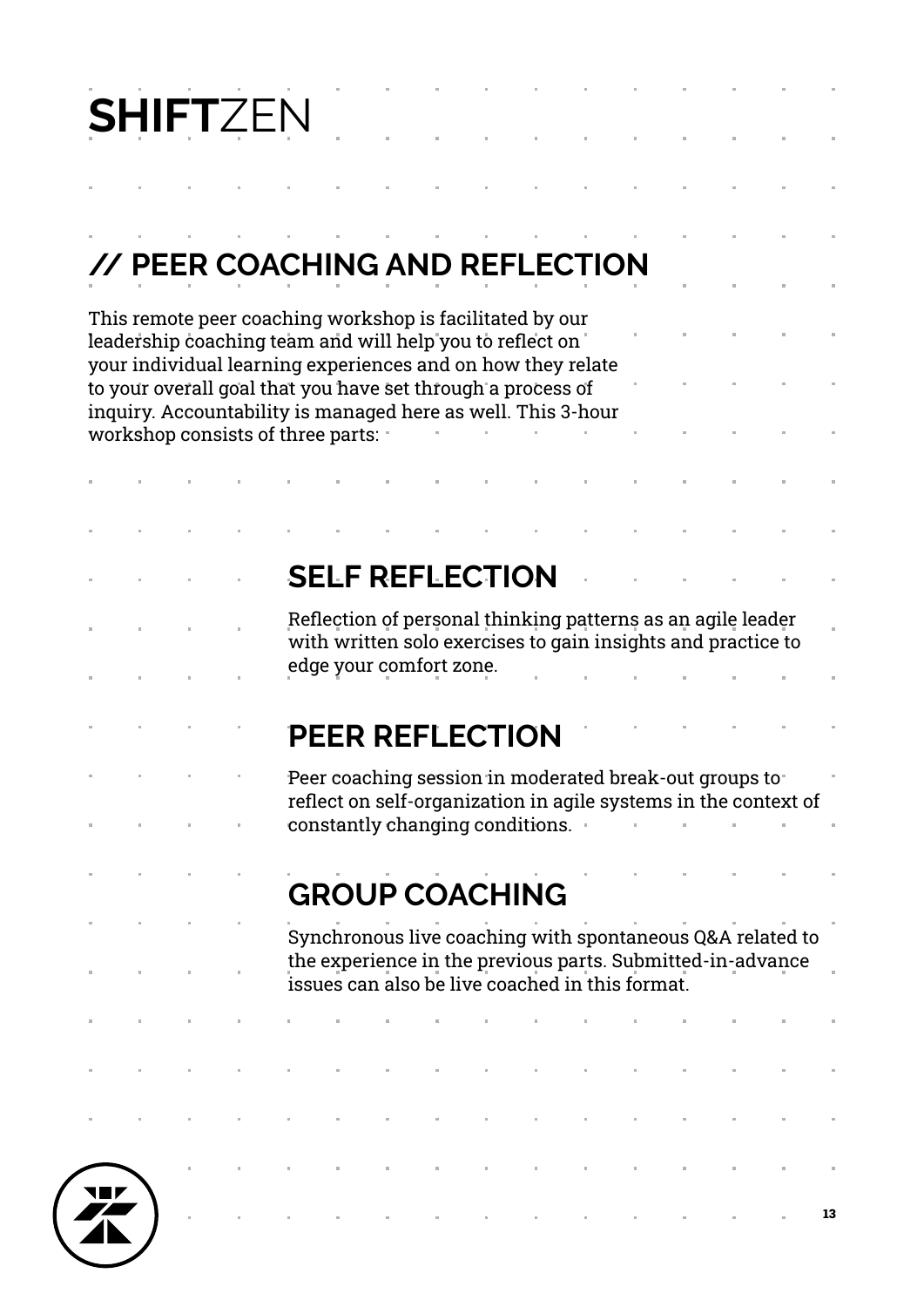# **// SHIFT**ABLE





The purpose of this final session is to consolidate all the learnings, to celebrate all the great work that you have achieved so far, and to create an outlook into the future – into a world of radical change, rising complexity, and paradigm shifts. It is our goal to use the spirit and momentum of this class to really push your transformation endeavors out there. Creating impact not concepts! For learning to stick over the long-term, you need time to apply the new methods and practice your new way of thinking on a regular basis. In this final workshop we will discuss how you can achieve sustainable success and continue to thrive in a network of like minded change-makers.

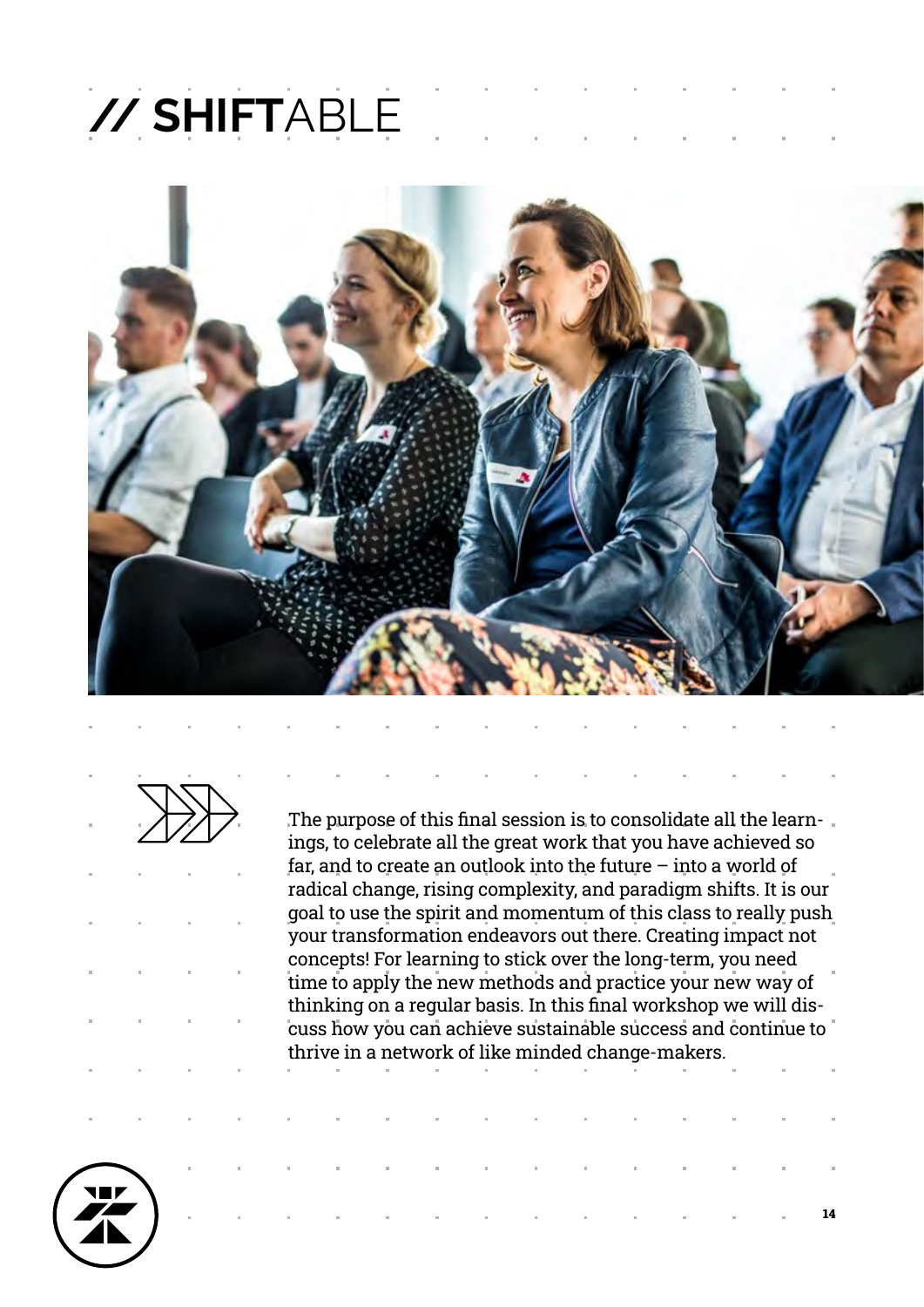# **WHO IS THIS PROGRAM FOR?**

Today's leaders can be divided in two categories: Those who think the world around them must change. And those who under-



stand that they have to change themselves. This program is designed for the latter. We believe that transformation is not about implementing new technologies but primarily about an open attitude towards change. In a world changing so rapidly, finding purpose is the essential foundation for every transformative leader. We are deeply convinced that people must acquire new attitudes to come up with new solutions to the unexpected problems that will undoubtedly determine our future way of doing business.



Executives from established SMBs wanting to drive the transformation of their organizations to make them 21st century proof

Business leaders from large corporations looking for new ways to change their organizations



Future-forward entrepreneurs and game-changers who look for a diverse network of like-minded peers seeking a new challenge to scale their impact



Creative business professionals and cultural change-makers with at least five years of work experience

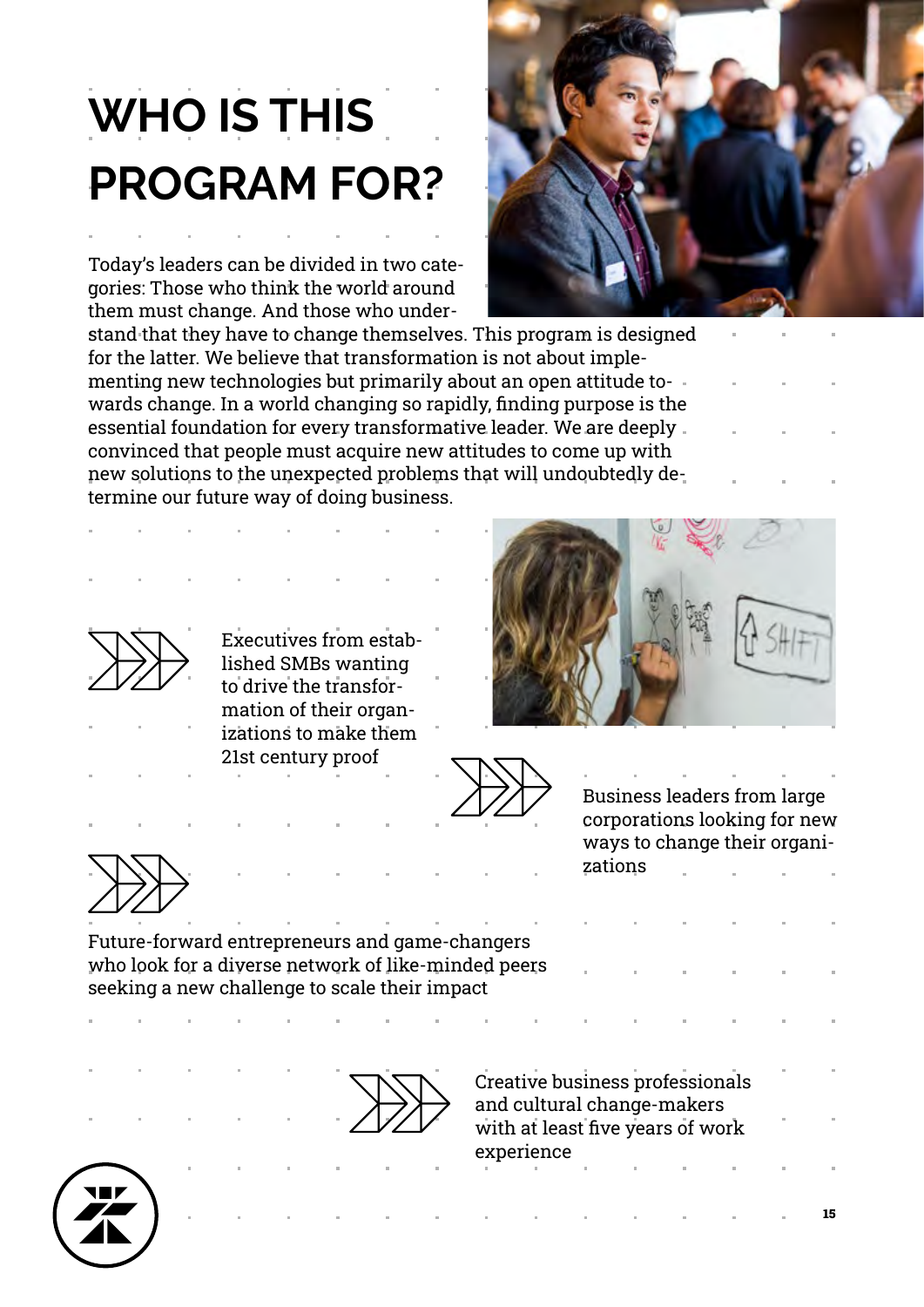# **WHAT YOU WILL HAVE LEARNED**

Truth is there is no one-size-fits-all solution to personal transformation. Attitudes are and always will be a highly subjective matter. That is why we have created a different concept that combines different didactic formats, philosophical approaches and the latest findings from neuroscience and psychology. The result is a hybrid recipe that combines three essential ingredients:

**EXPERIENCE:**

A mix of an intensive trip that will provide you with the necessary impulses and the emotional triggers that can lead to sustainable impact. Because talking alone won't do the job.



## **REFLECTION:**

A fifty-day self-reflection that keeps track of your experiences along the way, triggers new thoughts, and forms a new habit of daily reflection in your personal transformation.



**COMMITMENT:**

Forming lasting habits takes time. Keeping up with change is hard. And finding the courage to execute plans is even harder. That is why we do this in a group. Creating lasting bonds during the initial retreat helps to hold each other accountable in a MASTERMIND community.

By working with the **SHIFT**® Framework you will build the capacity to

design your personal development plan to individualise your learning path

dive deep into your unique leadership style

discover your strengths and areas for growth with the help of our the **SHIFT**SCHOOL team and community

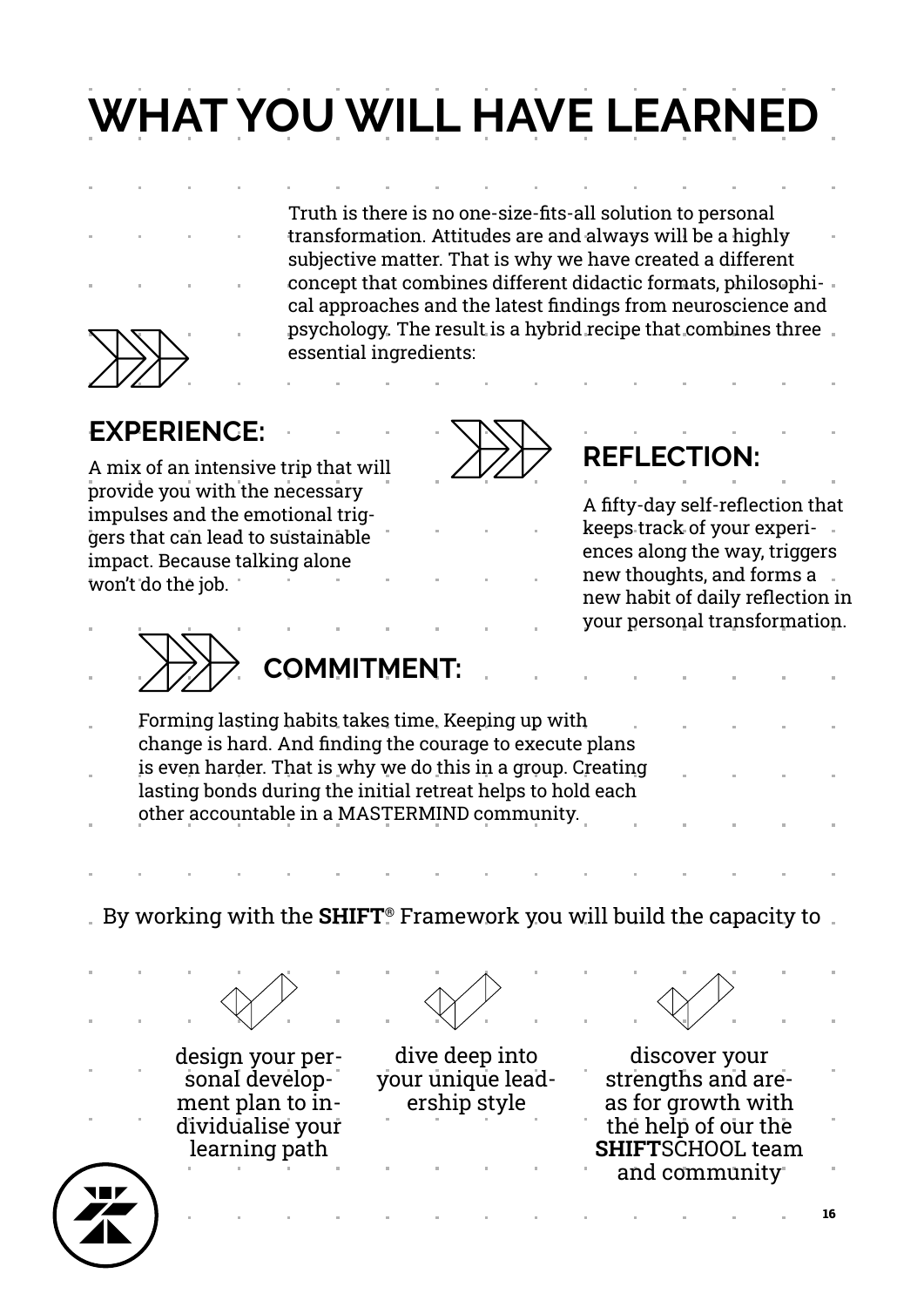# **OUR SHIFT**SCAPE **RETREAT LOCATIONS**

## **EMBRACE CHANGE. THINK FOR YOURSELF. TRANSFORM THE FUTURE.**

The **SHIFT**® trek kick-off takes us to special retreat locations across Europe. Experience a wonderful and intensive time together with your learning mates. Learning is a social endeavor and bonding a group of excellent people in a combination of in- and outdoor workshops will lay the foundation of an unforgettable learning journey

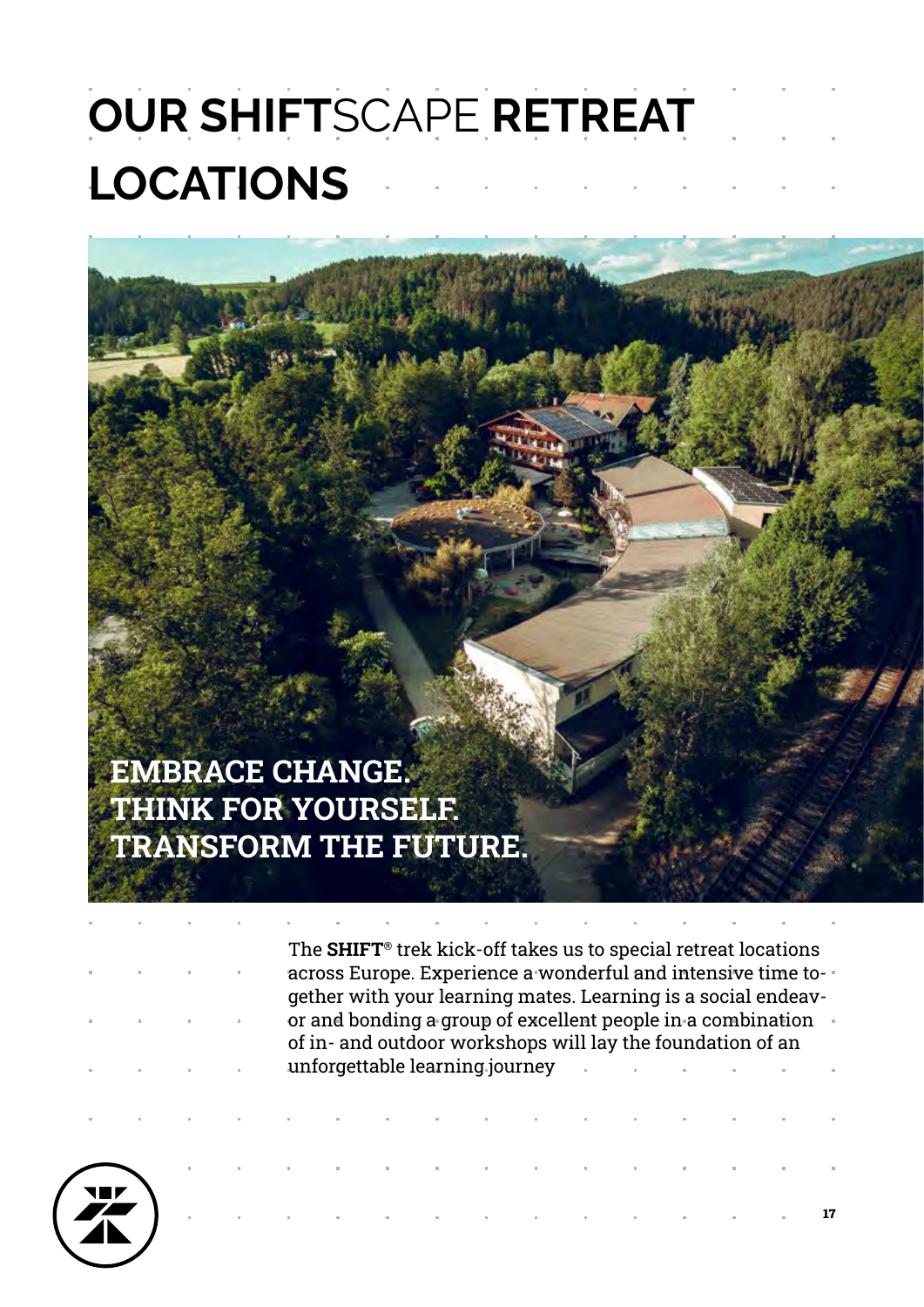

## **EXPLORATION**



Wander on mystical forest trails, canoe along the banks of the river or hike on scenic gravel paths through hilly landscapes. Our hikes and guided team activities not only create good group dynamics but are also the perfect occasion to come up with new transformative ideas. After an inspiring workshop day gather around a selfmade campfire to explore your purpose, share your experiences, and learn from each other.









Learn in an open workshop space with heart & soul! You find lots of free space to get clarity and new ideas. In an architecture that cleverly combines virtual, real, and natural areas. Our laboratory for inventing meaningful futures!







## **ACCOMMODATION**

Spend your downtime in a stylish, single room "hideaway", which architecturally covers all needs in a small space. Architecture and nature complement each other with larch wood floors, and high, light-filled rooms.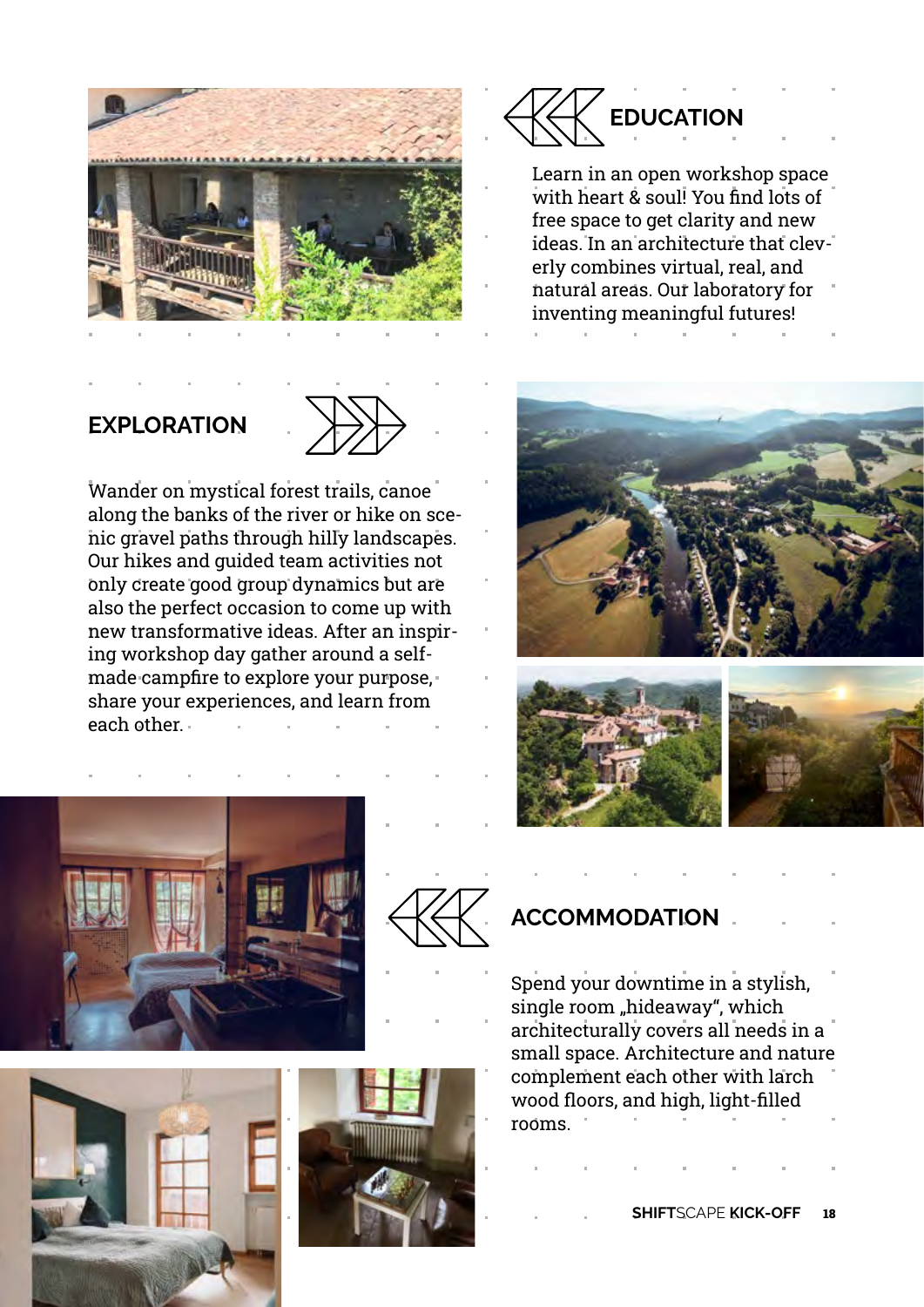### **ALIMENTATION**



Enjoy plant-based, vegetarian, or vegan cuisine with local ingredients, spiced with exotic recipes, combined in a healthy and forward-looking way. Forest goes Fusion becomes Future – leaving a positive footprint through our culinary experiences.







## **RESTORATION**

Reflect on the learnings in meditation and yoga sessions or just relax in flying gardens, bubble basins, in stone basket saunas or under soul sound showers. The somewhat different well-being experience. Century 21 style meets exceptional nature -with refreshing beach lounges in the summer and cozy indoor fireplaces in the winter.











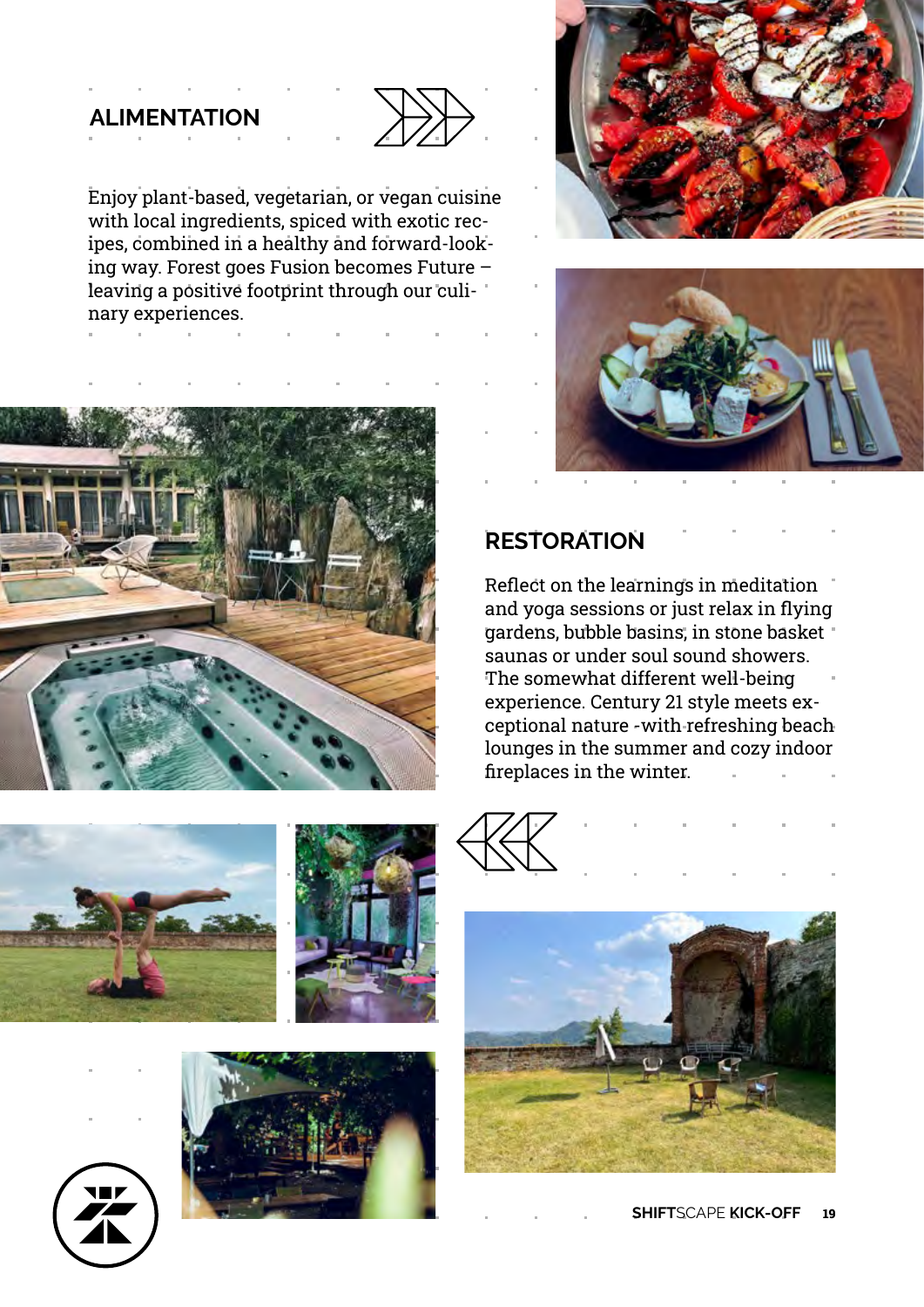## **HOW DOES THE SHIFT® SELF-LEARNING WORK?**



drive rapid learning?



**ADAPT** How do I constantly question existing beliefs, overcome cognitive biases and adapt my opinion?

Our 50 day self-learning program will help you to reflect on your learnings, implement new routines, and to keep track of your progress. The program with 50 challenges offers you the opportunity to write, sketch, and reflect your thoughts. Question your beliefs and give shape to your thoughts! Putting a thought on paper has a great effect. It allows "you to see things from a different angle. The " new perspective can help you to see things more clearly and detach from the unconscious thought patterns that are so deeply ingrained into your mind. They influence the way we think and  $act$  – much more than you would like to admit. Your mastermind and your virtual coaches will make sure that you do not run away when things get harder. This program is also an obligation because not doing your exercises means coming with empty hands to your mastermind meetups

and letting your companions down.

**DO** How do I gain a conscious awareness and credibility by expressing vulnerability and gratitude?

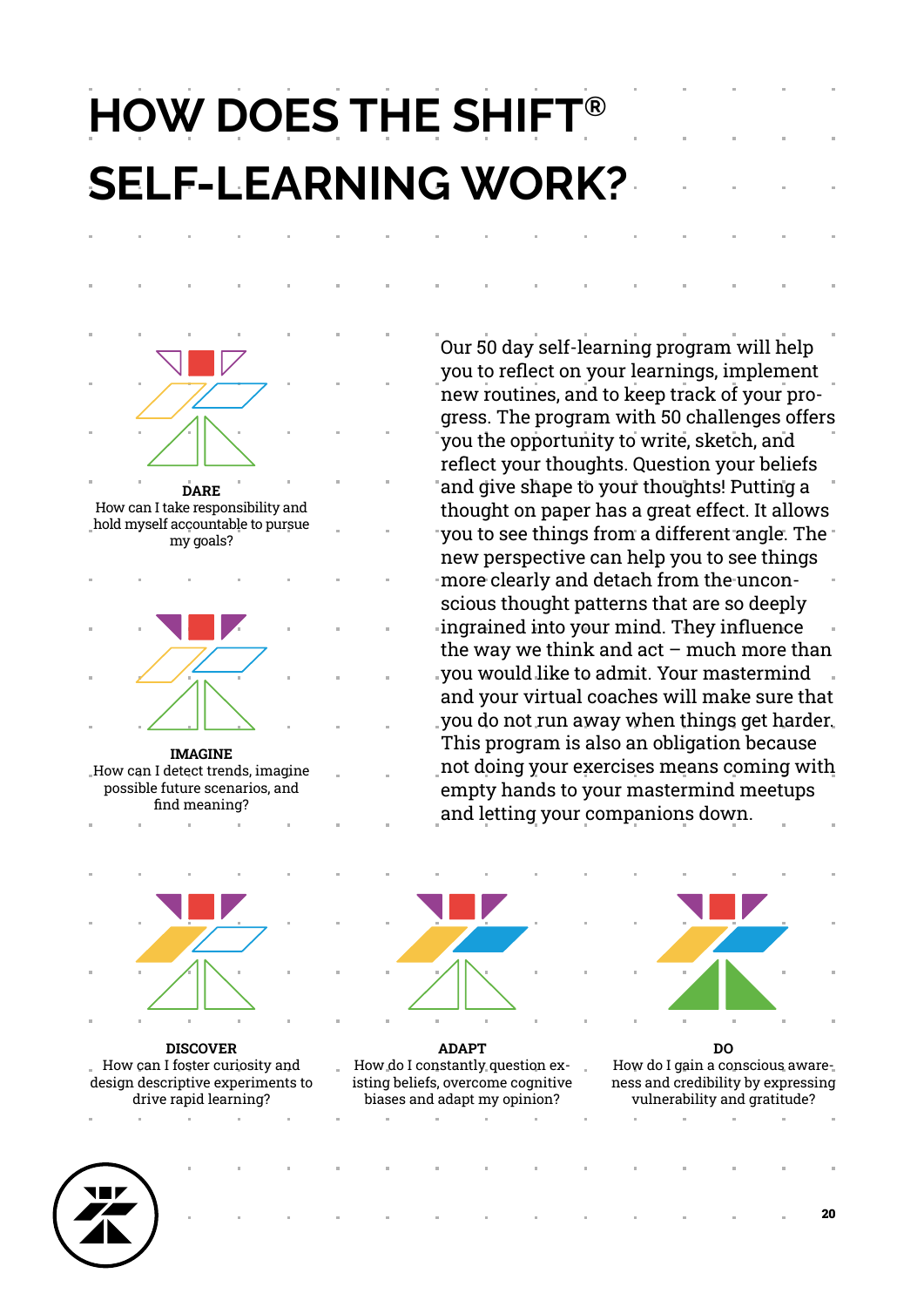# **WHAT DO PEOPLE SAY ABOUT SHIFTSCHOOL?**





"If you want to change something in your life, in your business, in your job position, you have to do something first. It's about questioning yourself where you want to go? What's your inner purpose? This is something that I learned at **SHIFT**SCHOOL."

| ×.       |    |               | <b>SILVIA BARONI</b><br>Senior Strategic Designer, |                       | n.                                | the control of the control of |                          | m.             | $\sim 10$      | п.            |  |
|----------|----|---------------|----------------------------------------------------|-----------------------|-----------------------------------|-------------------------------|--------------------------|----------------|----------------|---------------|--|
| $\alpha$ |    | Volkswagen.   |                                                    | à.                    | the control of the control of the |                               | <b>Contract Contract</b> | $\mathcal{M}$  | $\mathcal{M}$  | $\mathcal{M}$ |  |
| n.       | m. | <b>Burney</b> | <b>Burney</b>                                      | <b>Burney College</b> | $\pm$                             | <b>Contract Contract</b>      | <b>Contract Contract</b> | m.             | $\sim$ 10      | $\pm$         |  |
| n.       | m. | п.            | <b>Burney</b>                                      | $\mathbb{R}^n$        | 11.10                             | <b>Contract Contract</b>      | <b>CONTRACTOR</b>        | $\mathbb{R}^n$ | $\sim$ 10 $\,$ | $\mathcal{M}$ |  |
|          |    |               |                                                    |                       |                                   |                               |                          |                |                |               |  |



"**SHIFT**SCHOOL is at the frontier of a human centered way of learning: It's about enabling, trying, failing, experiencing, working together interactively, hands-on with digital doers (not talkers). I believe this is preparing participants to understand and stay up to speed with the rapidly changing digital world."



21

## **JOHANNES START**

Technical Program Manager, Google

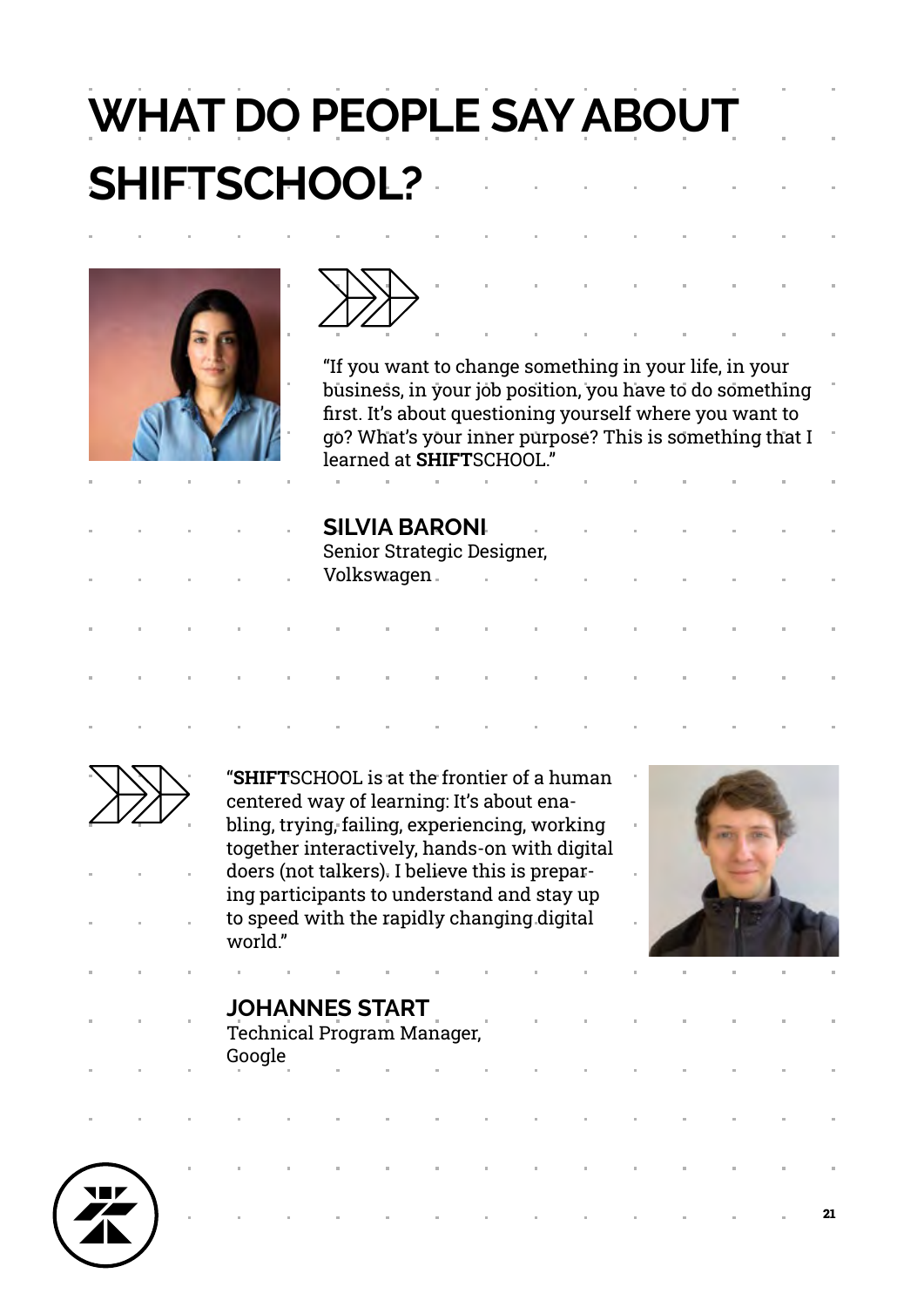"I believe that if you have not experienced **SHIFT**SCHOOL yourself, you simply cannot imagine what is possible: the people you connect to, everything that you learn and suddenly dare to do. You receive a toolbox of methods, thinking patterns and experiences that together with a strong network make sure you can tackle any new challenge gladly and proactively. To me it has been the most intensive, most valuable and at the same time most sustainable further education."



### **ANNIKA SCHREINER**

Global Marketing Manager, Siemens Digital Industries





"The concept of the **SHIFT**SCHOOL convinced me from the very first moment. In my daily work, I repeatedly encounter a lack of transformational talent - no matter how old my colleagues are. Developing things together with an open team in an amazing atmosphere and finding answers for future tasks is what I really appreciate about **SHIFT**SCHOOL."

## **HARALD M. HOEPFFNER** Senior Manager Growth Strategy, Capgemini Invent

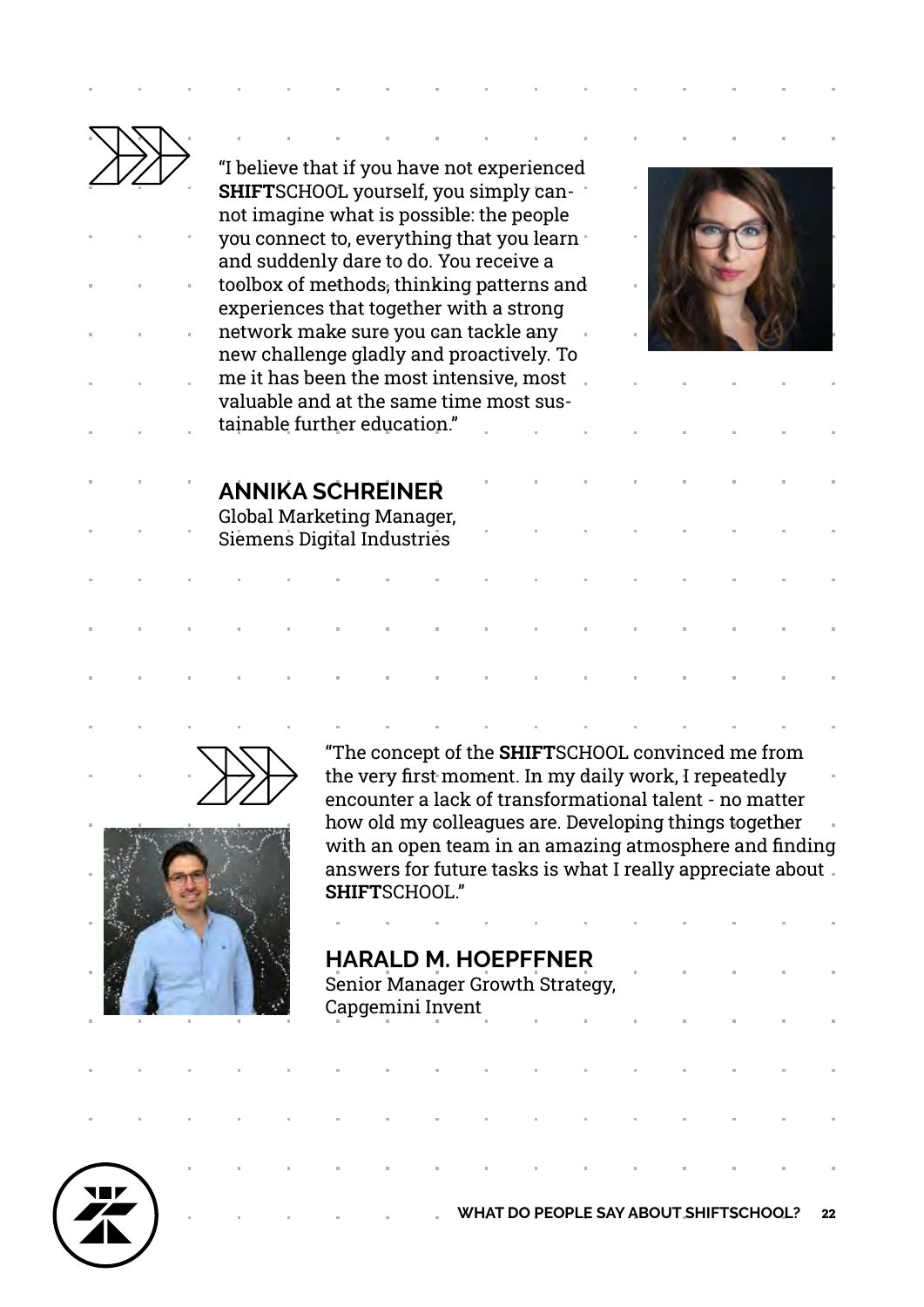# **HOW DOES THE APPLICATION WORK?**

We are looking for people who are leading initiatives, organizations or communities that are playing some part in forging a new "Story of Better". People who see the future as something we want to create together and not as something that we'd rather like to avoid. Each candidate must submit their purpose statement as their starting point for their **SHIFT**. Something they want to shift towards.



We reject fast food learning and passive content consumption as well as egoistic and inconsiderate behavior towards the group. Our leadership programs are designed as immersive learning experiences. We are looking for individuals who thrive in a community of like minded peers and share an authentic interest in getting to know other participants for who they are, and who they want to become.

We believe that learning is a social endeavor. It is our goal to build lasting relationships, not shallow encounters. Every cohort is formed as a unique community of highly skilled individuals who remain deeply connected and committed to each other and their shared experience.

Are you in? To start the application process, please fill in the application. Once submitted, you will receive an email containing a link to schedule an interview. The goal of the interview is to find out what motivates you to join the community. We will let you know within a week after your interview if you are accepted into the next **SHIFT**® journey.



**[ENQUIRE NOW](https://shiftshape.club/shift#register)**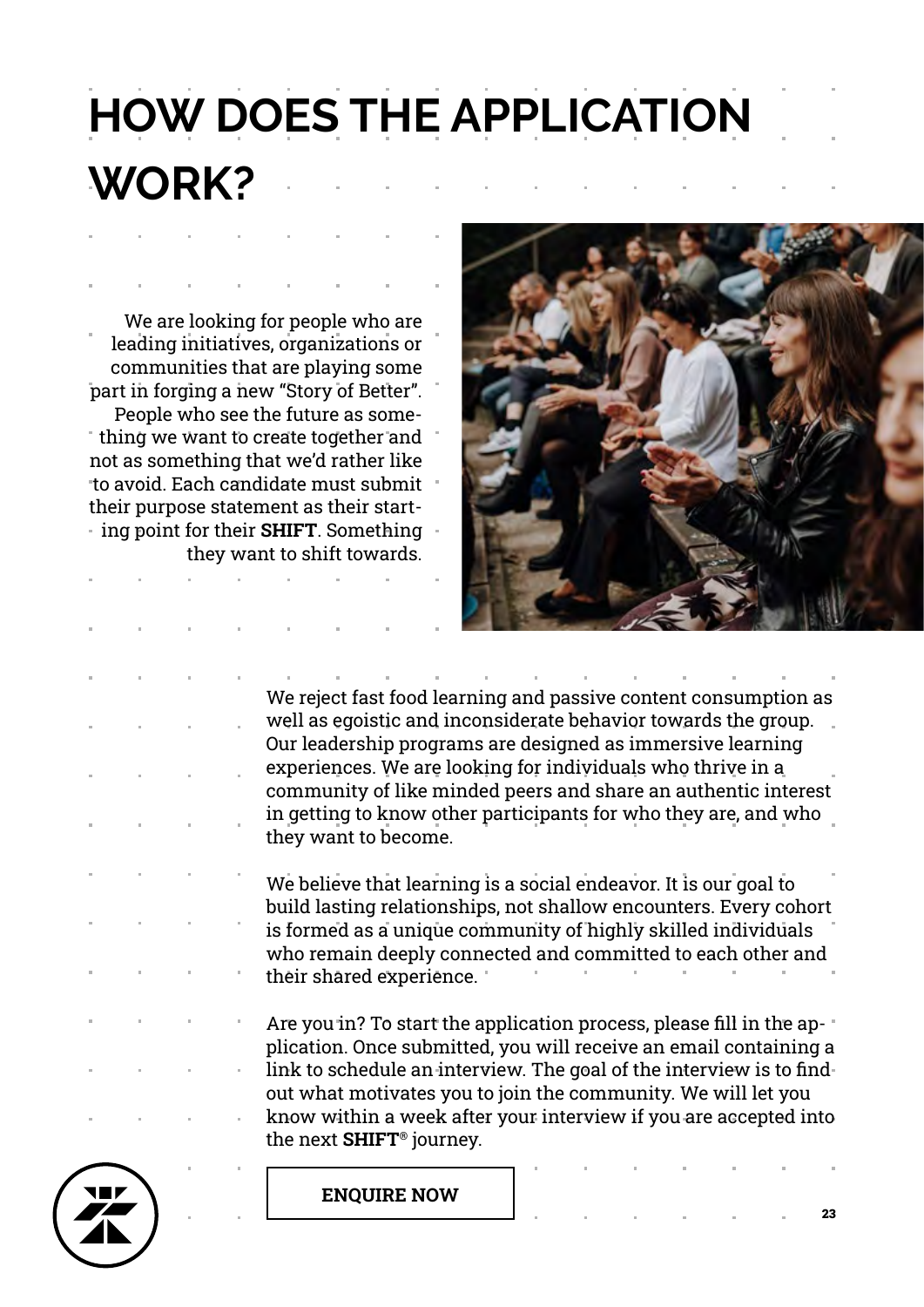# **MORE QUESTIONS?**

#### **HOW MUCH IS THE TUITION?**

The program costs 3,500 Euros excluding VAT and covers the tuition, course materials as well as accommodation and food on workshop days. The first year membership fee for the **SHIFT**SHAPE CLUB will also be included in the package. It does not include travel expenses to the retreat location. VAT shall apply at rates according to national laws and regulations. Personal coaching packages upon request. Please note that training costs are usually tax deductible in many countries.

#### **CAN I APPLY THE KNOWLEDGE ON THE JOB?**

We don't teach theory, but knowledge that you can apply immediately. From day one, you learn through innovative simulations, apply proven methods, and transfer them to concrete challenges in your life. We are convinced that learning only becomes valuable through experience. Only when things are thought through, tried out and applied, does lasting knowledge emerge. During the trek you will work on your personal development plan, create your own strategy, and experiment, create, and test your ideas in your job environment. This is what we call JOB READY LEARNING.

### **IS THE PROGRAM CERTIFIED AND CREDENTIALED?**

All participants who work through the course and submit their completed final project are eligible for a **SHIFT**SCHOOL certificate which details the methods and frameworks learned and applied. However, a formal certificate is just a piece of paper that, in our opinion, does not really say what someone can do or has learned. Just as grades ultimately say little about whether content and methods have really been understood and can be applied in practice. Therefore, we additionally help each member to outline their core strengths, position themselves in their professional arena, and to develop their own personal brand over time.

#### **WHY DO YOU WORK WITH SMALL COHORTS AND LIVE SESSIONS?**

We believe in quality, in-depth learning. Science and our experiences from teaching thousands of workshops tell us that people learn best in a safe, social, and interactive learning environment. Massive open online courses might provide great specific content but are not suited to build 21st century leadership skills. Change begins at the end of your comfort zone and our cohort-based approach provides both the safety of a smaller group and the accountability of live sessions to make real transformation happen. This setting helps our members to focus on what's important and getting learning done in a clearly structured framework.

#### **DO YOU HAVE A SHIFTSCHOOL PHILOSOPHY?**

Our maxim is a school where the content is a means to an end - teaching people to learn how to learn. The best way for an advanced learner to build up new knowledge is then not to have it served up by a teacher, but rather to discover it organically. Our role is serving as facilitators of discovery. In a fast-changing world, teaching facts is neither sustainable nor effective. Our main instructional duty is therefore to inspire you to develop a new attitude towards change, push you to experience transformation, and encourage you to apply new strategies to shape the world around us.

#### **HOW DO YOU KEEP UP WITH THE COVID-19 POLICIES?**

**SHIFT**SCHOOL and all our retreat partners are taking every measure to continuously monitor and base our workshop guidelines on the Public Health Agencies rules and supporting recommendations in all our programs. The health and wellbeing of our participants remains our priority, along with a focus on maintaining an immersive learning experience. That's why we strive for the highest safety

through a comprehensive hygiene concept on site and by applying the 3G rule (vaccinated, recovered, tested) for all face-to-face events. In addition, we offer free and voluntary Covid self-tests to all participants. As COVID-19 is a changing situation we will renew and reconfirm our guidelines regularly. If face-to-face events are not possible due official Covid restrictions, you can alternatively



24 participate in an online workshop or rebook free of charge.